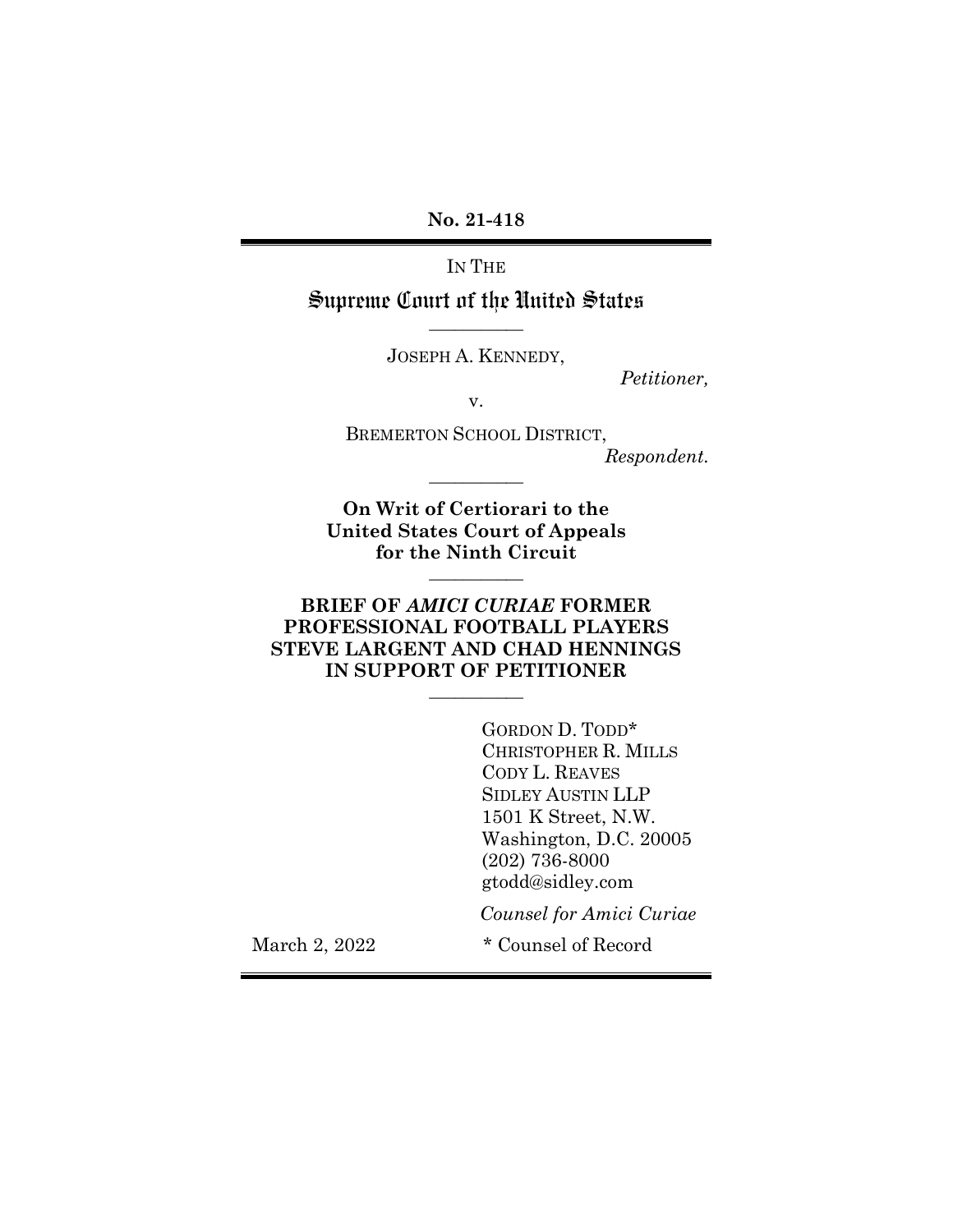# TABLE OF CONTENTS

|                                                                                                                                       | Page |
|---------------------------------------------------------------------------------------------------------------------------------------|------|
|                                                                                                                                       | 11   |
|                                                                                                                                       | 1    |
| INTRODUCTION AND SUMMARY OF ARGU-                                                                                                     |      |
|                                                                                                                                       | 2    |
|                                                                                                                                       | 5    |
| I. THE APPELLATE COURT'S MISGUIDED<br>VIEW OF THE FIRST AMENDMENT<br>WILL IMPAIR COACHES' ABILITY TO<br>SERVE AS ROLE MODELS AND MEN- | 5    |
| II. NO REASONABLE OBSERVER COULD<br>MISAPPREHEND THE INDIVIDUALIZED<br>NATURE OF EXPRESSIONS ON A SPORTS                              | 10   |
|                                                                                                                                       | 20   |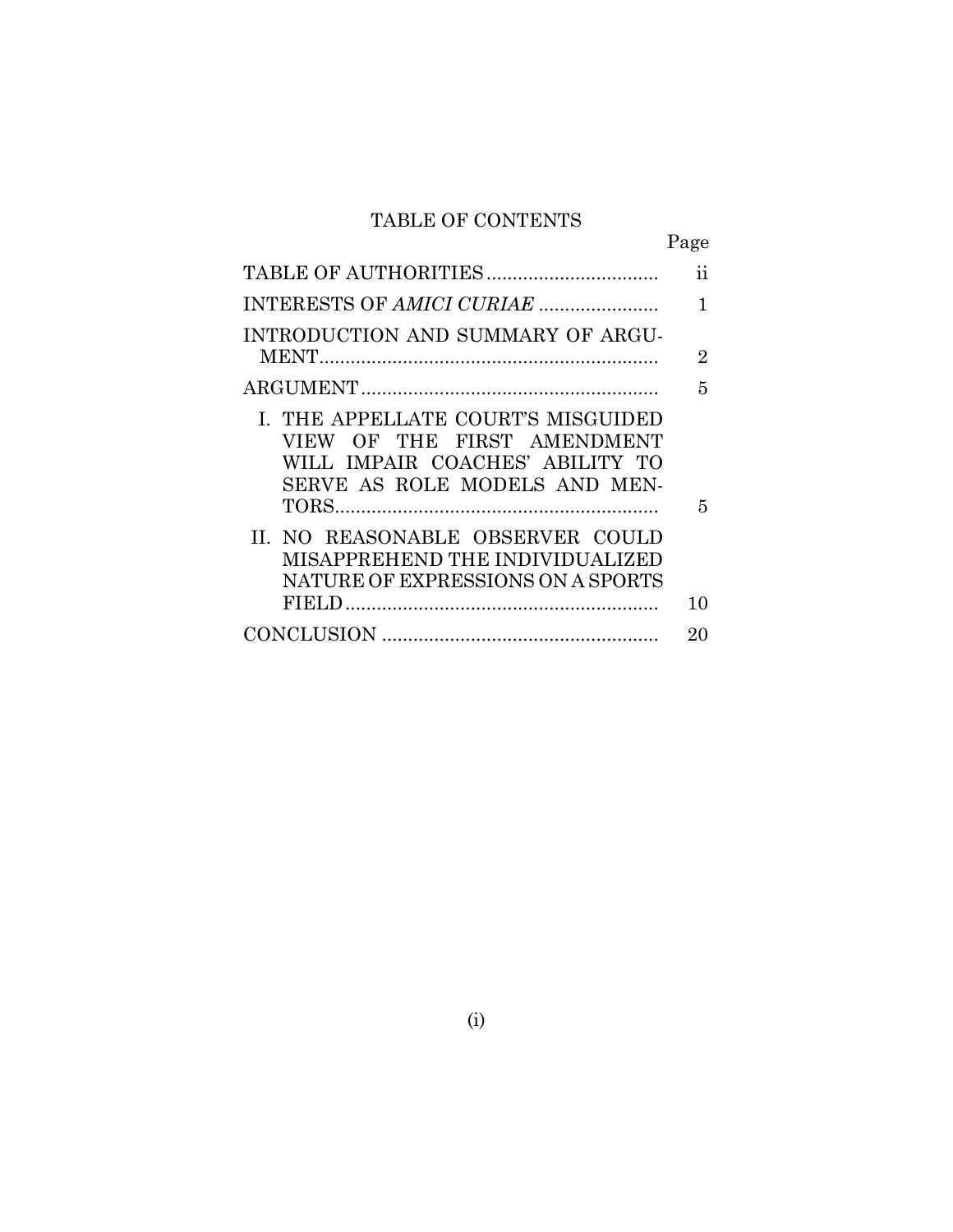# TABLE OF AUTHORITIES

| TADLE OF AUTHOMITIES                                           |
|----------------------------------------------------------------|
| <b>CASES</b><br>Page                                           |
| Bd. of Educ. v. Mergens ex rel. Mergens,                       |
| Capitol Square Rev. & Advisory Bd. v.                          |
| <i>Engv. Cooley,</i><br>552 F.3d 1062 (9th Cir. 2009)<br>5     |
| Fulton v. City of Philadelphia,<br>20                          |
| Garcetti v. Ceballos,                                          |
| Good News Club v. Milford Cent. Sch.,                          |
| Lamb's Chapel v. Ctr. Moriches Union Free<br>Sch. Dist.,<br>10 |
| Lane v. Franks,                                                |
| Matal v. Tam,<br>11                                            |
| Rosenberger v. Rector & Visitors of Univ. of<br>Va.,           |
| 11                                                             |
| Santa Fe Indep. Sch. Dist. v. Doe,                             |
| Tinker v. Des Moines Indep. Cmty. Sch.<br>Dist.,               |
| 5                                                              |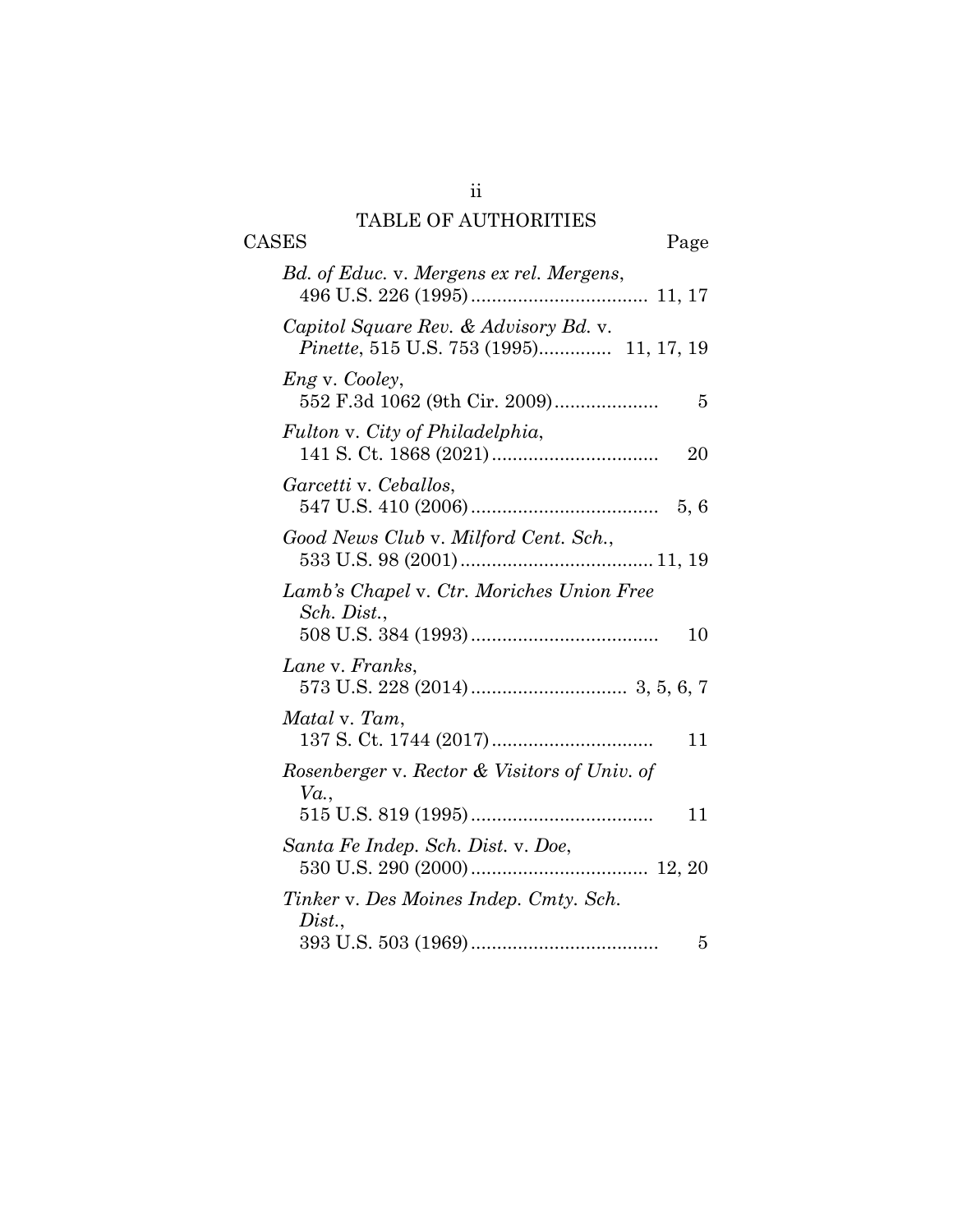## TABLE OF AUTHORITIES—continued

## OTHER AUTHORITIES

| Phil Anastasia, Woodrow Wilson High<br>Coaches and Players Take a Knee During<br>Anthem, PHILA. INQUIRER (Sept. 10, 2016),<br>http://www.philly.com/philly/sports/high_<br>school/new_jersey/20160911_Woodrow_<br>Wilson_High_coaches_and_players_take_ |    |
|---------------------------------------------------------------------------------------------------------------------------------------------------------------------------------------------------------------------------------------------------------|----|
| a_knee_during_anthem.html                                                                                                                                                                                                                               | 14 |
| Claire Barthelemy, 1968: Black Power<br>Protest at the Olympics, INT'L HERALD TRIB.<br>(Oct. 23, 2013), http://iht-retrospective.<br>blogs.nytimes.com/2013/10/23/1968-black-<br>power-protest-at-the-olympics                                          | 15 |
| Greg Bishop, In Tebow Debate, a Clash of<br>Faith and Football, N.Y. TIMES (Nov. 7,<br>2011), http://www.nytimes.com/2011/11/08/<br>sports/football/in-tebow-debate-a-clash-                                                                            | 13 |
| John Branch & Mary Pilon, Tebow, a Careful<br><i>Evangelical</i> , N.Y. TIMES (Mar. 27, 2012),<br>http://www.nytimes.com/2012/03/28/sports/<br>football/tebow-professes-his-evangelical-                                                                | 13 |
| Dave Caldwell, Jesus Is the Coach for Many<br>Latin Baseball Players, DALLAS MORNING<br>NEWS (Aug. 17, 1996), http://articles.sun-<br>sentinel.com/1996-08-17/lifestyle/960815                                                                          |    |
| 0372_1_players-blesses-juan-gonzalez                                                                                                                                                                                                                    | 13 |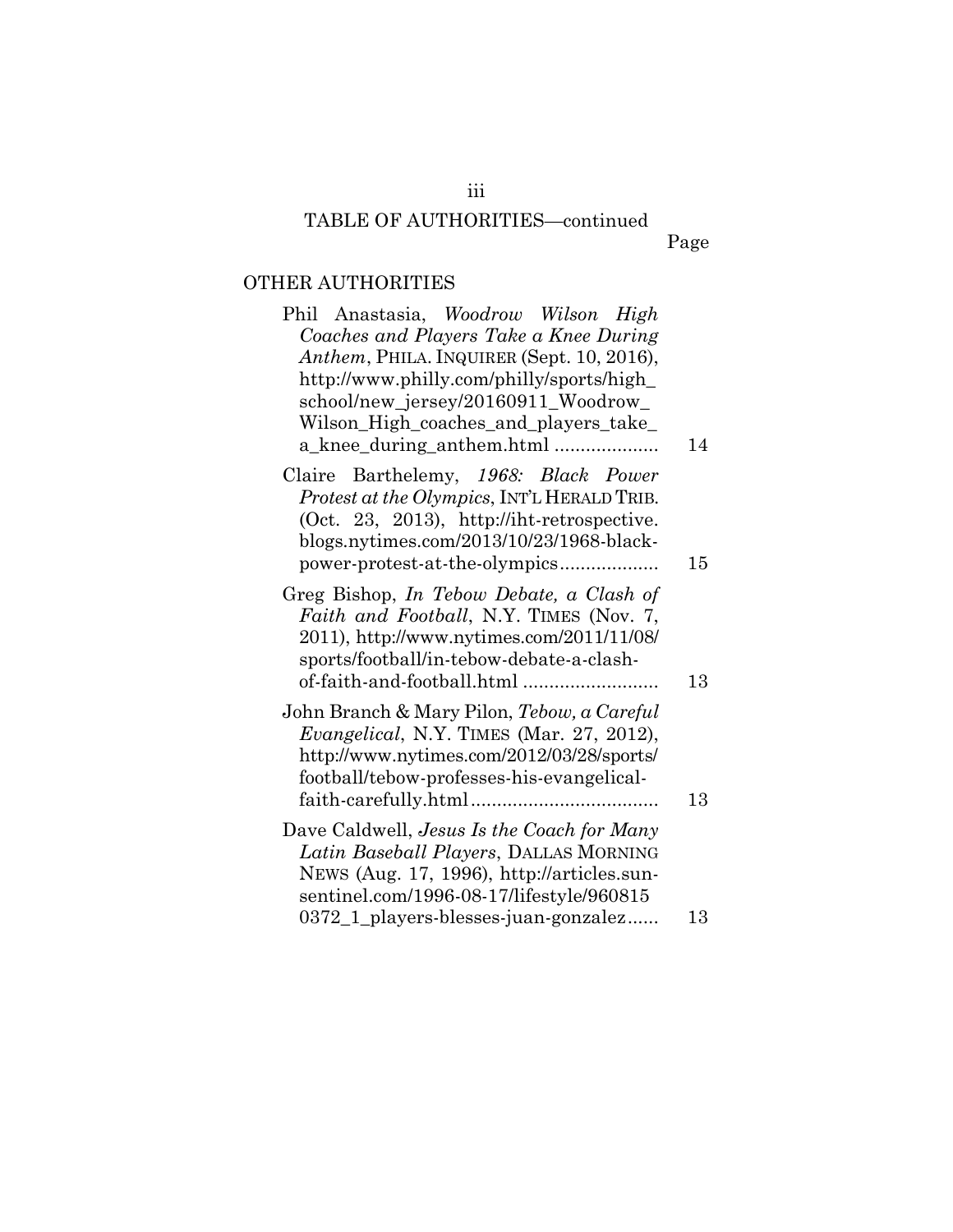# TABLE OF AUTHORITIES—continued

|                                                                                                                                                                                                                                                                                              | Page |
|----------------------------------------------------------------------------------------------------------------------------------------------------------------------------------------------------------------------------------------------------------------------------------------------|------|
| Kevin Dupont, Boggs of Red Sox Setting the<br>Standard for Hitting, N.Y. TIMES (Aug.<br>12, 1985), http://www.nytimes.com/1985/<br>08/12/sports/boggs-of-red-sox-setting-the-<br>standard-for-hitting.html                                                                                   | 12   |
| Christine Hauser, Why Colin Kaepernick<br>Didn't Stand for the National Anthem,<br>N.Y. TIMES (Aug. 27, 2016), http://www.<br>nytimes.com/2016/08/28/sports/football/<br>colin-kaepernick-national-anthem-49ers-                                                                             | 14   |
| Paul Hoynes, Mike Napoli, Jason Kipnis<br>Bring Jobu Back to Cleveland Indians'<br>Clubhouse, CLEVELAND.COM (June 21,<br>2016), http://www.cleveland.com/tribe/<br>index.ssf/2016/06/post_451.html                                                                                           | 13   |
| Tim Kawakami, Steph Curry, on His Many<br>Quirks, in His Own Words: The Mouth-<br>piece, the Fingernail-Chewing, the "Lock"<br>in!" Tweet, the Sprint to the Rim Before<br>Tip-off and More, MERCURY NEWS:<br>TALKING POINTS (May 13, 2016), http://<br>blogs.mercurynews.com/kawakami/2016/ | 14   |
| Malcolm Jenkins Found., No PHLY Zone<br>Challenge – Interceptions for Youth Sports<br>Safety (Oct. 1, 2015), http://themalcolm<br>jenkinsfoundation.org/blog/no-phly-zone-<br>challenge-interceptions-for-youth-sports-                                                                      | 16   |
|                                                                                                                                                                                                                                                                                              |      |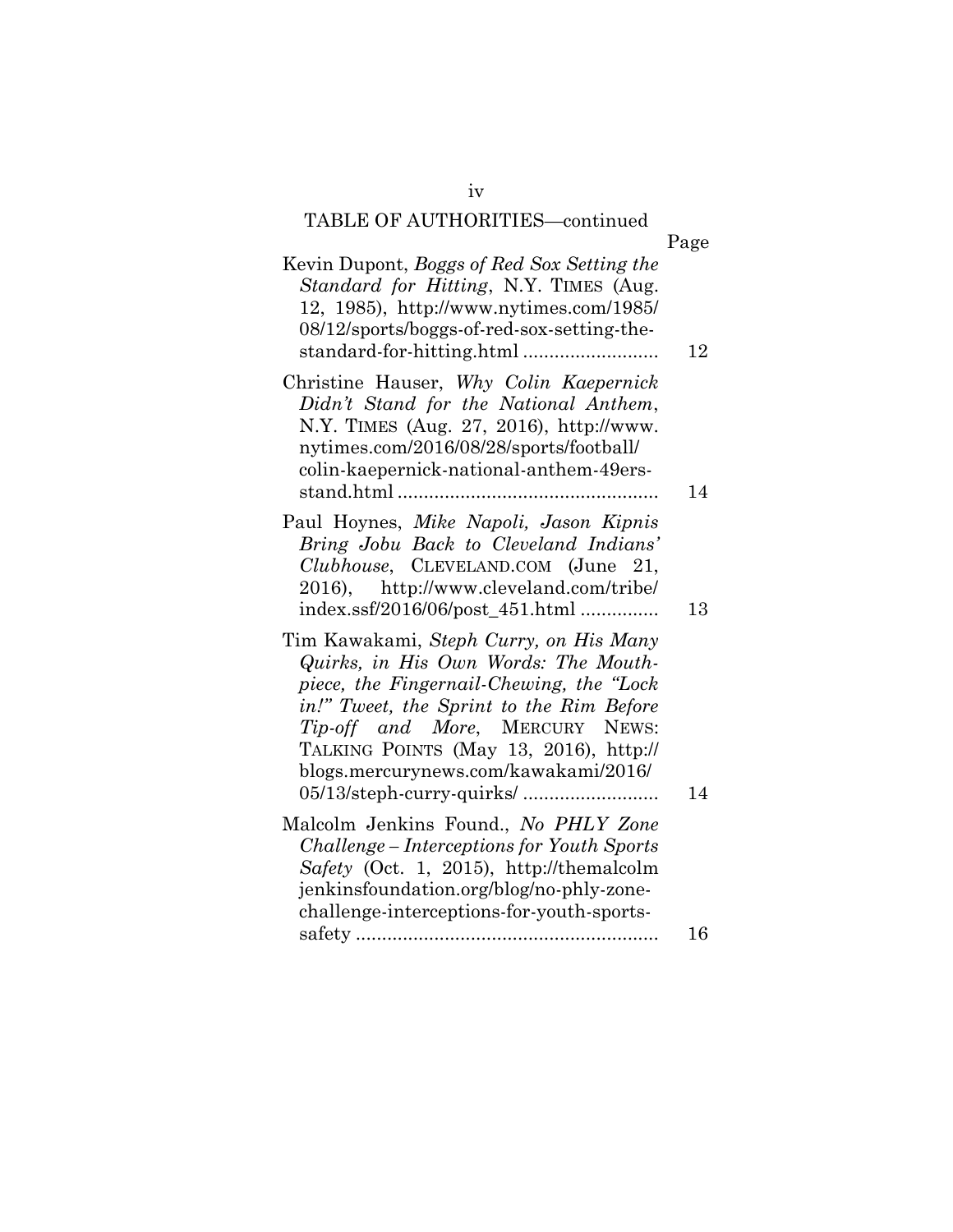## TABLE OF AUTHORITIES—continued

|                                                                                                                                                                                                                                                             | Page |
|-------------------------------------------------------------------------------------------------------------------------------------------------------------------------------------------------------------------------------------------------------------|------|
| Ilan Mochari, <i>Beats, the NFL, and Guerrilla</i><br>Marketing, SLATE (Oct. 15, 2014), http://<br>www.slate.com/blogs/moneybox/2014/10/<br>15/guerrilla_marketing_colin_kaepernick<br>_wears_beats_headphones_after_49ers.                                 | 16   |
| Gillian Mohney, NFL Star Fined for Wear-<br>ing Green to Raise Awareness for Mental<br>Illness, ABC NEWS (Oct. 11, 2013), https://<br>abcnews.go.com/blogs/health/2013/10/11/<br>nfl-star-fined-for-wearing-green-to-raise-<br>awareness-for-mental-illness | 16   |
| NFL, Football Feud: Steve Largent v. Mike<br>Harden, YOUTUBE (Oct. 15, 2015), https://<br>www.youtube.com/watch?v=xSOPrwb-                                                                                                                                  | 15   |
| Joe Nocera, <i>In Sneaker Wars, It's Also Curry</i><br>(Under Armour) vs. James (Nike), N.Y.<br>TIMES (June 17, 2016), http://www.nytimes.<br>com/2016/06/18/sports/basketball/under-<br>armour-shoes-nike-stephen-curry-lebron-                            | 16   |
| Marissa Payne, <i>President Obama Endorses</i><br>LeBron James's 'I Can't Breathe' Shirt,<br>WASH. POST (Dec. 19, 2014), https://www.<br>washingtonpost.com/news/early-lead/wp/<br>2014/12/19/president-obama-endorses-                                     |      |
| lebron-jamess-i-cant-breathe-shirt                                                                                                                                                                                                                          | 15   |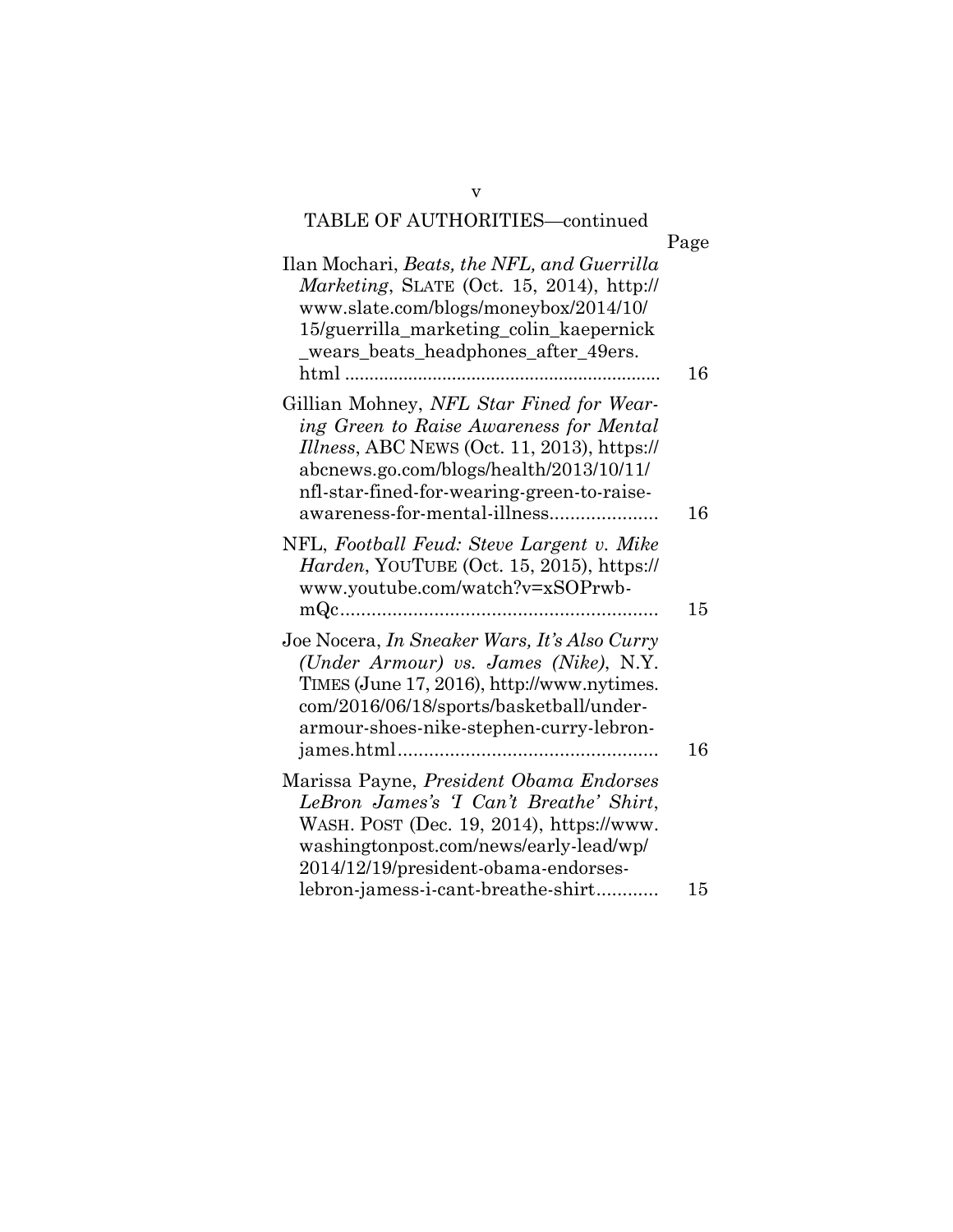#### **INTERESTS OF** *AMICI CURIAE*<sup>1</sup>

Steve Largent represented the First District of Oklahoma in the United States House of Representatives from 1994 to 2002. Before his service in Congress, Mr. Largent played professional football for the Seattle Seahawks, and is a member of the Pro Football Hall of Fame.

As a citizen, a former member of Congress, and a former professional football player, Mr. Largent has a deep interest in ensuringappropriate protections for free expression by educators in our public schools, and in fostering open dialogue between players and coaches at all levels of play. Mr. Largent, whose father left his family when Mr. Largent was only six years old, credits his successes on and off the field in large part to the positive influence of the men who coached him in his youth. Mr. Largent, accordingly, is deeply concerned about judicial decisions limiting the scope of free speech and religious expression for individuals who serve as coaches and in similar mentoring roles.

Chad Hennings was a defensive tackle for the Dallas Cowboys from 1992 to 2000, during which period he and his team won three Super Bowls. Before joining the NFL, Mr. Hennings played football for the U.S. Air Force Academy, where he was a unanimous first-team All-American and a recipient of the Outland Trophy, awarded to the best college football interior lineman. Mr. Hennings was also subsequently inducted into the College Football Hall of Fame.

<sup>&</sup>lt;sup>1</sup> All parties provided written consent to the filing of this brief by blanket consent. *See* Sup. Ct. R. 37.3(a). Per Rule 37.6, *amici*  states that no counsel for any party authored this brief in whole or in part and that no entity or person, aside from *amici*, their members, and their counsel, made any monetary contribution toward the preparation or submission of this brief.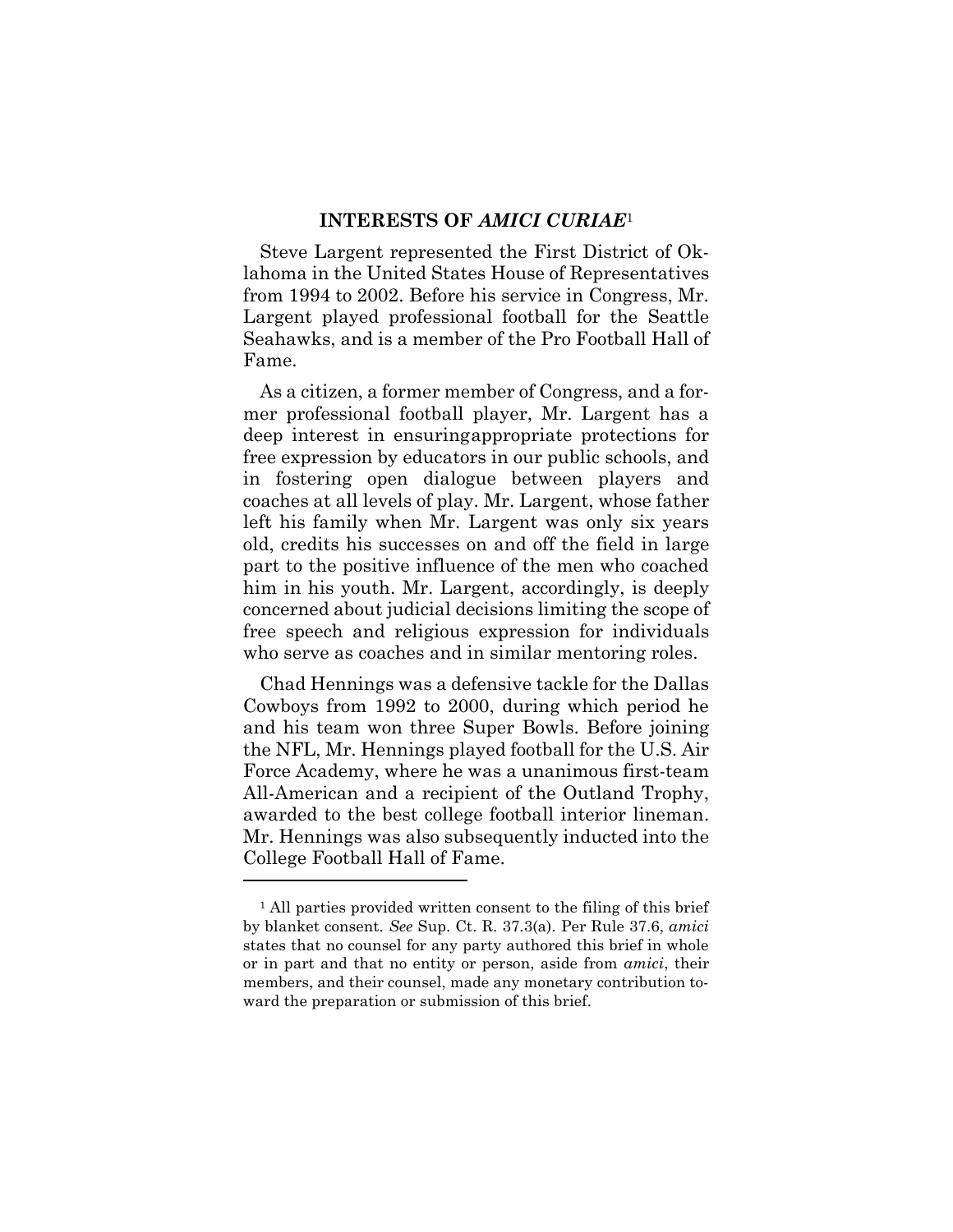After graduating but before joining the Cowboys, Mr. Hennings served for several years as a pilot in the U.S. Air Force, flying 45 missions in the Persian Gulf and separating from active duty with the rank of captain. Mr. Hennings continued to serve in the Air Force Reserve while playing for the Cowboys.

Like Mr. Largent, Mr. Hennings attributes much of his success to the men who coached him throughout his scholastic and professional athletic careers, and who encouraged him both to play professional football and to serve his country. He shares Mr. Largent's concern about judicial decisions that impair a person's ability to speak freely and abide by his or her conscience and religious convictions, simply because he or she is employed by a public school as a coach.

#### **INTRODUCTION AND SUMMARY OF ARGUMENT**

The twin holdings in the decision below are as breathtaking as they are wrong. Neither has any basis in the First Amendment's text or this Court's precedents. Indeed, it is difficult to say which is more misguided: the view that the Free Speech Clause does not protect a public school teacher's or coach's right to say a brief, silent prayer on school grounds; or the view that the Establishment Clause *requires* a public school to prohibit its employees from offering such a prayer. It is important not just to *amici*, but to society generally, that the Court reverse the court below and correct its stifling views of what a coach may freely say and do and what public schools are required to do.

The Ninth Circuit's first holding—that Joseph Kennedy's brief, quiet prayers constitute government speech that lack First Amendment protection—cannot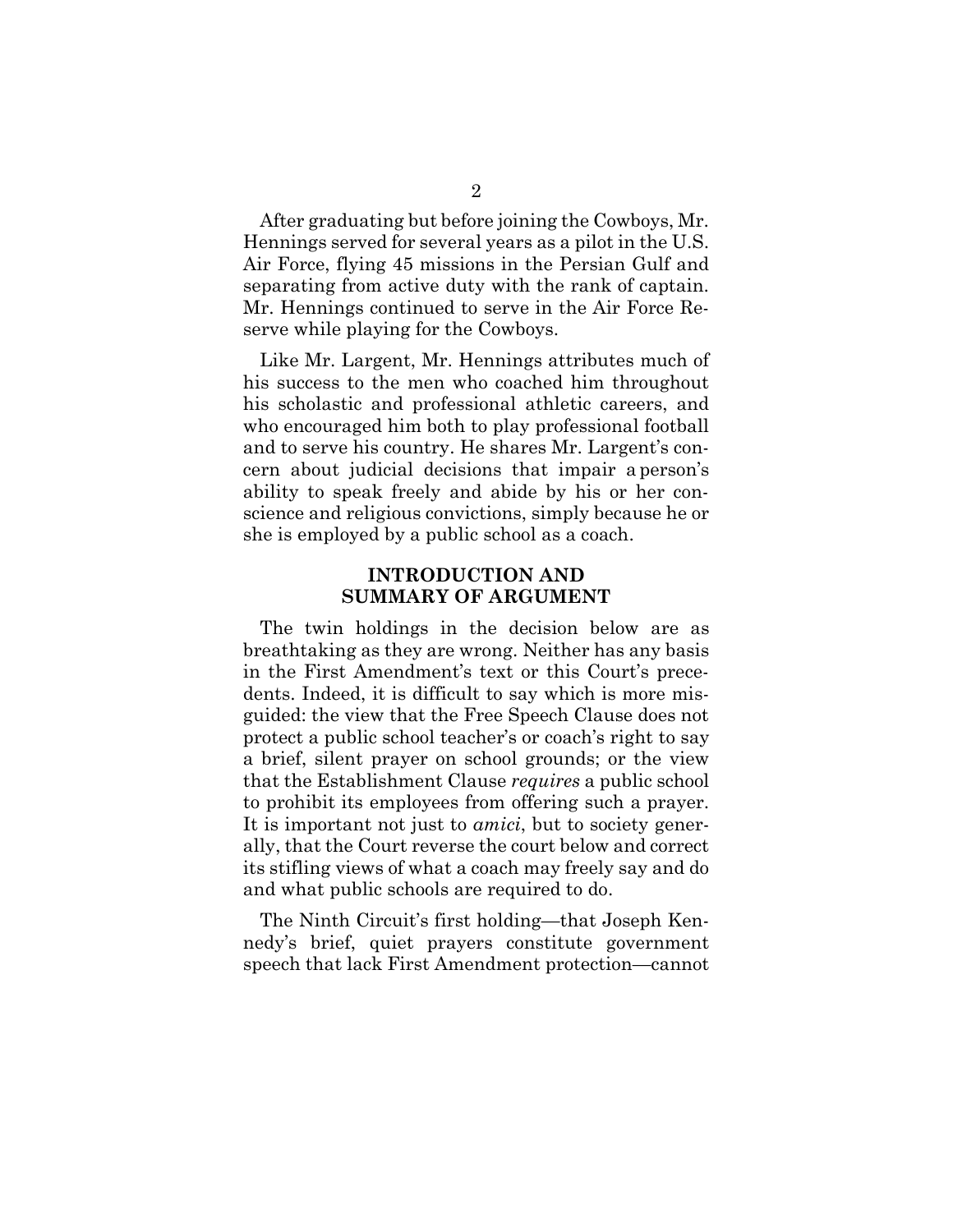be squared with the First Amendment. In fact, it effectively erases the line between public and private expression in the realm of public-school employment. In the court's view, virtually every action and statement by a high school football coach is tantamount to expression by the school itself. So long as the coach's presence on campus might be seen as having some connection to the school, the government has an unlimited right to regulate his speech and expressive conduct. That view of public-employee speech conflicts with almost a century of precedent and sharply departs from the Court's guidance in *Lane* v. *Franks*, 573 U.S. 228 (2014).

<span id="page-8-0"></span>At a practical level, moreover, by forcing educators to shed their free speech rights at the schoolhouse door, the court's view of the law also undermines a coach's capacity to serve meaningfully as a mentor for students. This understanding of the First Amendment would chill educators from giving candid advice on virtually any non-scholastic topic—from college choices to personal struggles with relationships, harassment, or substance abuse—lest their statements run afoul of a school district's speech limitations, as Coach Kennedy's apparently did here. The court's analysis also misunderstands that coaches and other school employees who are regarded as role models earn that respect not on account of their state employment but because they are individuals whose personal choices inspire admiration.

The Ninth Circuit's second holding—that even if Coach Kennedy's prayers were private expression, the Establishment Clause required the school to prohibit them—is dangerously wrong. It flips the First Amendment on its head, permitting public schools to ban *private* religious expression on school grounds out of a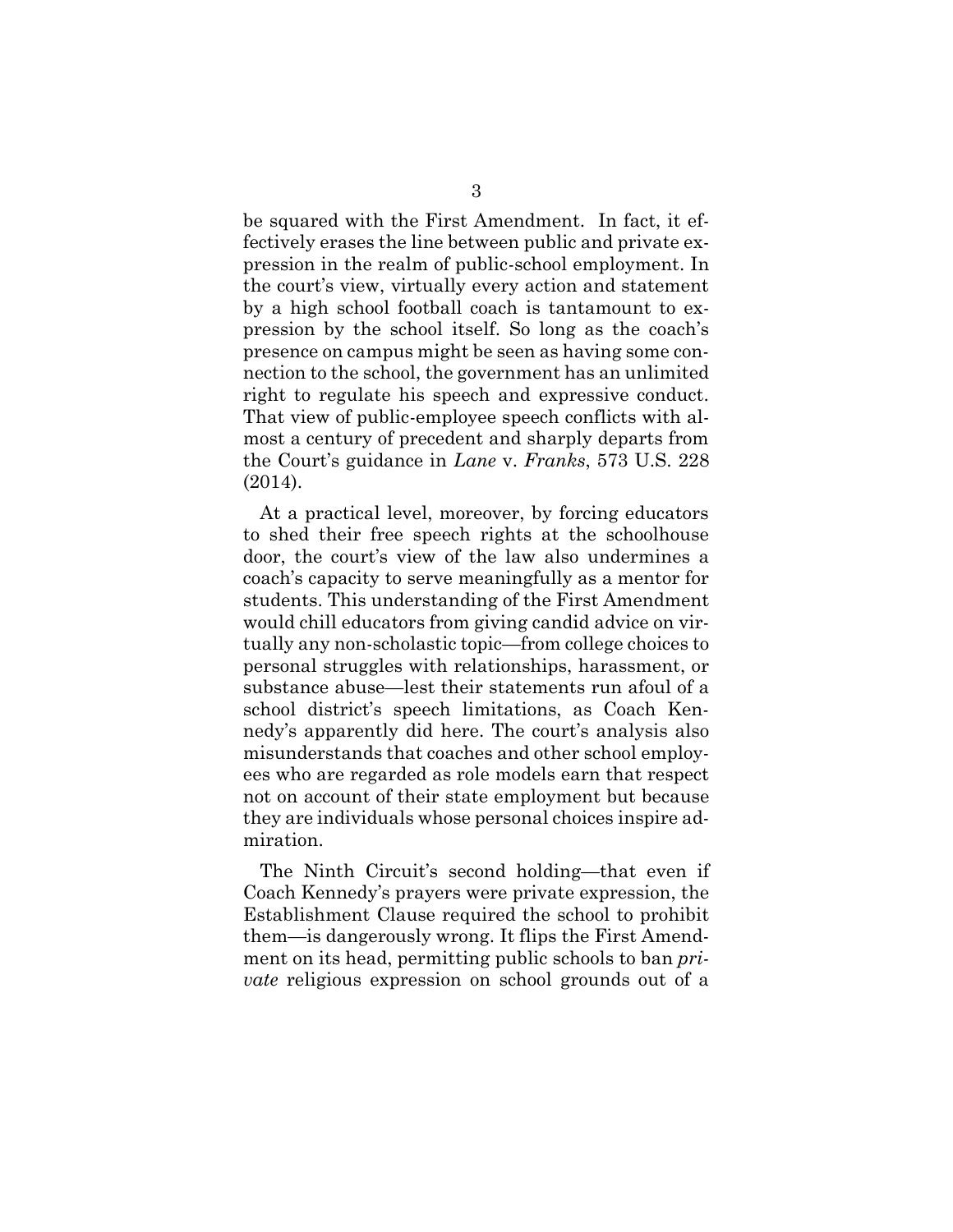(supposed) fear that its failure to suppress such expression will be viewed as an endorsement of the expression. In other words, a school may cite the First Amendment as the reason why a teacher cannot bow her head and say a brief, quiet prayer before her lunch in the school cafeteria, and why a football coach cannot pray for the safety of players on both teams just before kickoff. This mistaken view of the First Amendment should be swiftly rejected.

In equating Coach Kennedy's private, quiet prayer with school-sponsored expression, the court ignored what anyone who has watched an athletic contest easily perceives—an athlete's or coach's personal expressive conduct around a playing field is quintessentially *personal* speech expressing the views and emotions of the *individual*, not of the team. Athletes at all levels of play can be found praying in end zones, pointing to the heavens, kneeling or standing during the national anthem, promoting particular charitable causes, and speaking about salient political and social issues. Coaches and athletes also often pray when a player is injured. No reasonable observer would mistake those actions as having been made on behalf of the government. Nor should any fair-minded observer conclude that Coach Kennedy's personal and quiet postgame prayer constituted school-endorsed speech.

*Amici* urge the Court to reverse the decision below and to reaffirm two bedrock principles: that coaches, teachers, and athletes do not shed their free-speech rights at the schoolhouse door, and that public schools may not deploy the Establishment Clause to expel private religious expression and religiously observant role models from school grounds.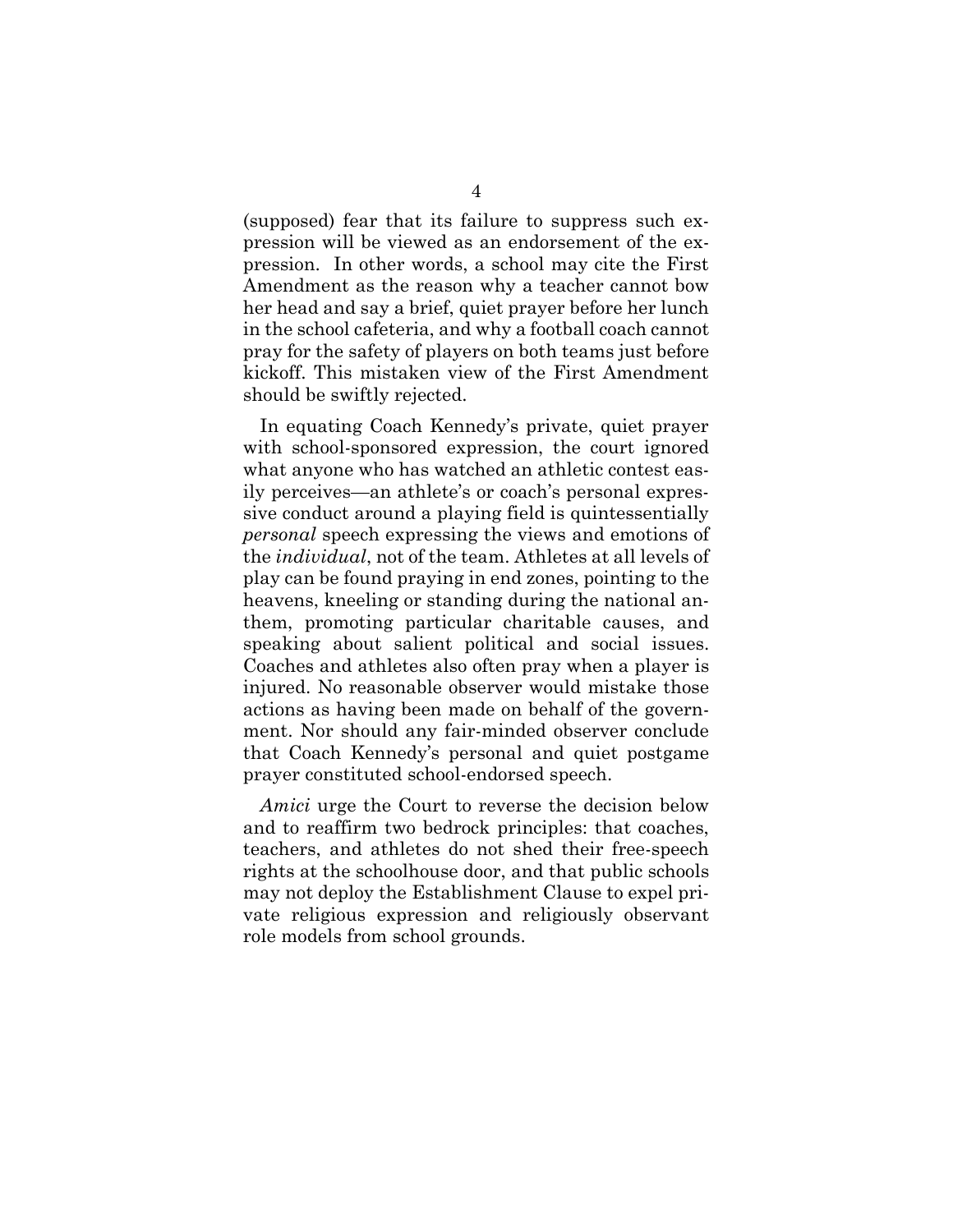#### <span id="page-10-0"></span>**ARGUMENT**

#### **I. THE APPELLATE COURT'S MISGUIDED VIEW OF THE FIRST AMENDMENT WILL IMPAIR COACHES' ABILITY TO SERVE AS ROLE MODELS AND MENTORS.**

The Ninth Circuit held that all speech by school-district employees while on duty is—by definition speech as a public employee under the second factor of the so-called *Eng* test. See *Eng* v. *Cooley*, 552 F.3d 1062, 1070 (9th Cir. 2009) (setting forth five-part test for government-employer restrictions of employee speech, the second of which concerns "whether the plaintiff spoke as a private citizen or public employee"). That holding conflicts with controlling law and with the practical realities of a coach's role in the lives of his or her players.

<span id="page-10-3"></span>1. The First Amendment does not clock out when a coach or teacher clocks in. *Tinker* v. *Des Moines Indep. Cmty. Sch. Dist.*, 393 U.S. 503, 506 (1969) ("It can hardly be argued that either students or teachers shed their constitutional rights to freedom of speech or expression at the schoolhouse gate."). In *Lane*, 573 U.S. 228, the Court clarified the rule regarding public employee speech, unanimously warning lower courts against an overly broad reading of *Garcetti* v. *Ceballos*, 547 U.S. 410 (2006). See also App-211 (Alito, J., respecting denial of certiorari) (calling the Ninth Circuit's reading of *Garcetti* "troubling" and "highly tendentious").

<span id="page-10-2"></span><span id="page-10-1"></span>The Court explained that the "critical question under *Garcetti* is whether the speech at issue is itself ordinarily within the scope of an employee's duties." 573 U.S. at 240*.* Accordingly, speech "outside the scope of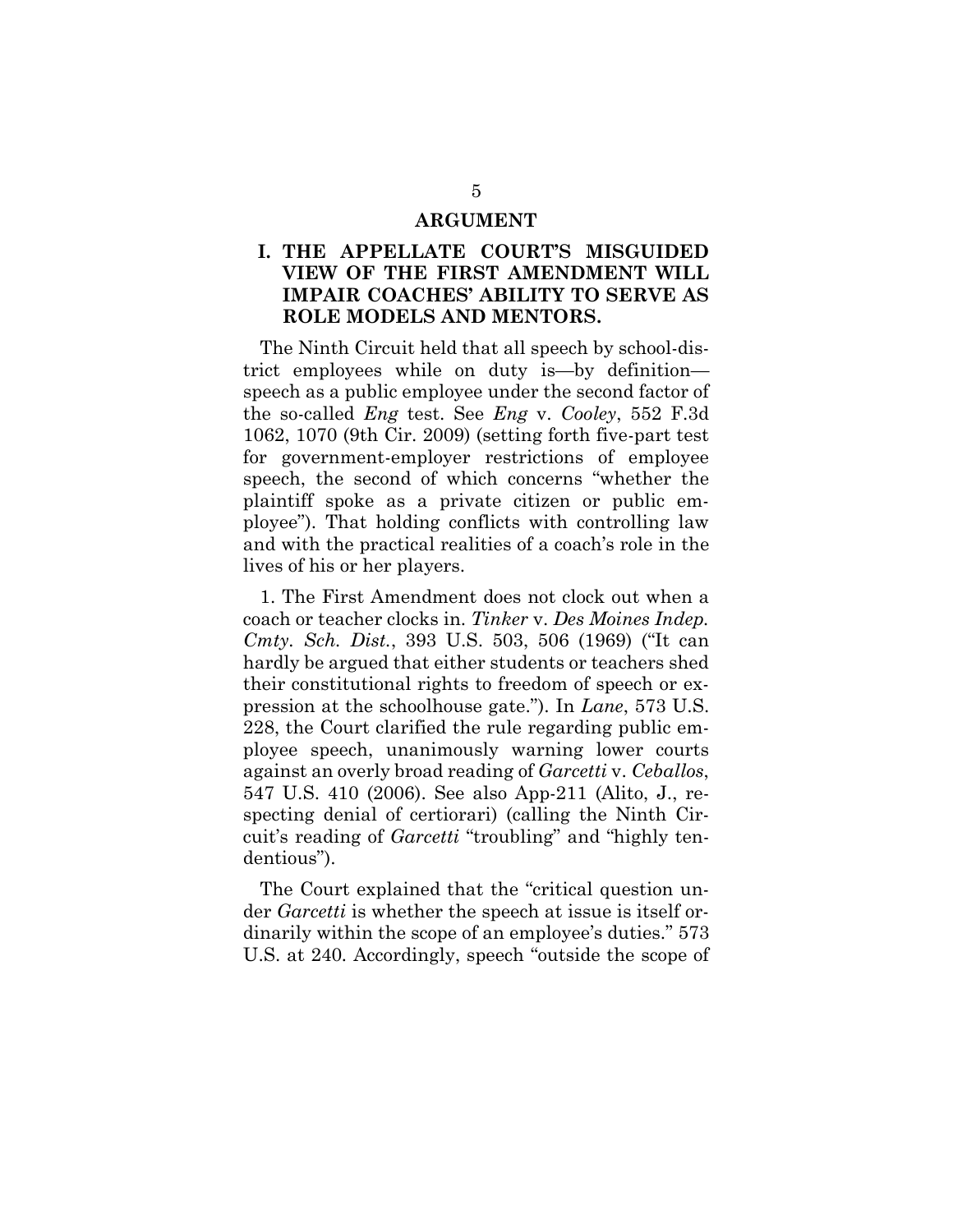[an employee's] ordinary job duties is speech as a citizen for First Amendment purposes." *Id.* at 238. Under this test, the Court has cautioned that a person's rights cannot be restricted through "excessively broad job descriptions." *Garcetti*, 547 U.S. at 424–25. "Formal job descriptions" or where the speech takes place do not control. *Id.* at 424. Rather, "[t]he proper inquiry is a practical one." *Id.*

Yet disregarding this controlling law, Bremerton School District advanced—and the district court and the Ninth Circuit adopted—a view that one of Coach Kennedy's job duties was to set a good example, which meant everything he did was fair game for regulation. See App-16. The Ninth Circuit's test focuses solely on the temporal aspect of the speech—*i.e.*, that a coach or teacher engages in "speech as a government employee" when in "a location that he only had access to because of his employment . . . during a time when he was generally tasked with communicating with students." App-15. Thus, in the lower court's view, because "expression" is an aspect of coaching, any statement made while a stadium's lights are on is necessarily part of a coach's official "duties" and thus is public-employee speech wholly unprotected by the First Amendment, regardless of whether the coach is actually coaching. See App-14–16. This simplistic, on-school-grounds reading of *Garcetti* disregards this Court's clear instruction that lower courts must conduct a "practical" inquiry. 547 U.S. at 424.

2. The Ninth Circuit also inappropriately reasoned that coaches should be subjected to even higher scrutiny—and therefore entitled to *less* First Amendment protection—because of the nature of their relationship with their athletes. See, *e.g.*, App-14 (explaining that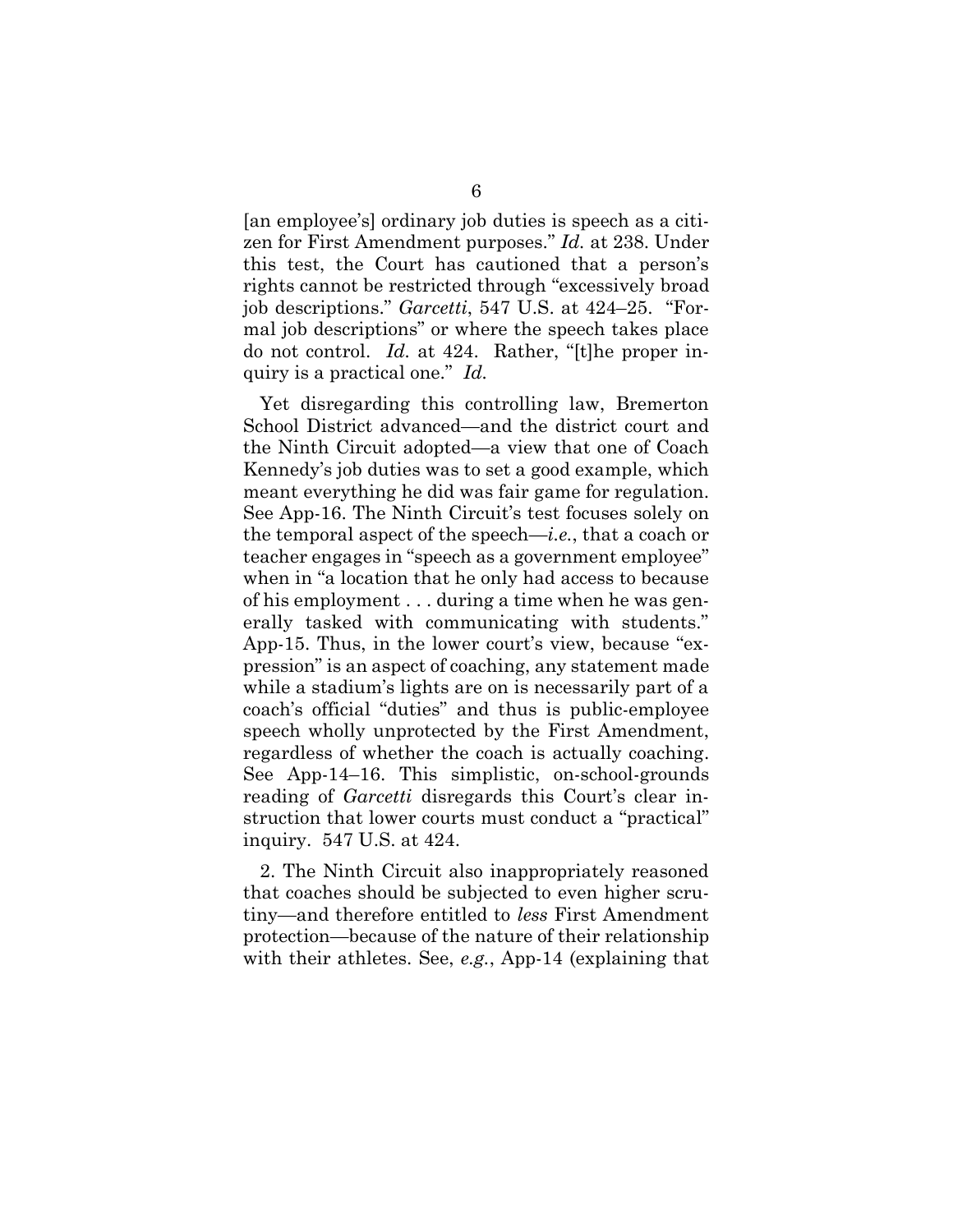Kennedy "was one of those especially respected persons"); App-238 ("[T]he coach is more important to the athlete than the principal."); App-70  $\&$  n.8 ("The practical inquiry into the duties of a high school football coach must acknowledge that football coaches occupy a significant leadership role . . . and wield undeniable—perhaps unparalleled—influence where their players are concerned.") (Christen, J., concurring in the denial of rehearing en banc). But this "importance" or "influence" inquiry has no basis in the First Amendment's text or in this Court's precedents. See *Lane*, 573 U.S. at 240 (explaining that the critical question is whether "the speech at issue is itself ordinarily within the scope of an employee's duties").

<span id="page-12-0"></span>Reliance on factors such as a speaker's "influence" is particularly dubious and unworkable. Is a non-influential teacher or coach able to engage in different speech than an influential teacher or coach without crossing the line from private speech to government speech? Is the AP English teacher more influential than the baseball coach? (Influential to whom?) Do courts need to poll the high schoolers? Their parents? Cf. App-238 (providing a single citation to the opinion of one former Bremerton High School football player who said that Coach Kennedy was a "parental figure" to the team to support its view that "the coach is more important to the athlete than the principal"). No, no, and no. The protections afforded by the First Amendment do not depend on the outcome of a popularity contest.

*Amici* are particularly concerned with how the Ninth Circuit's opinion will impact students. Students benefit from having role models. Parents ought to be students' primary educators and role-models, but sadly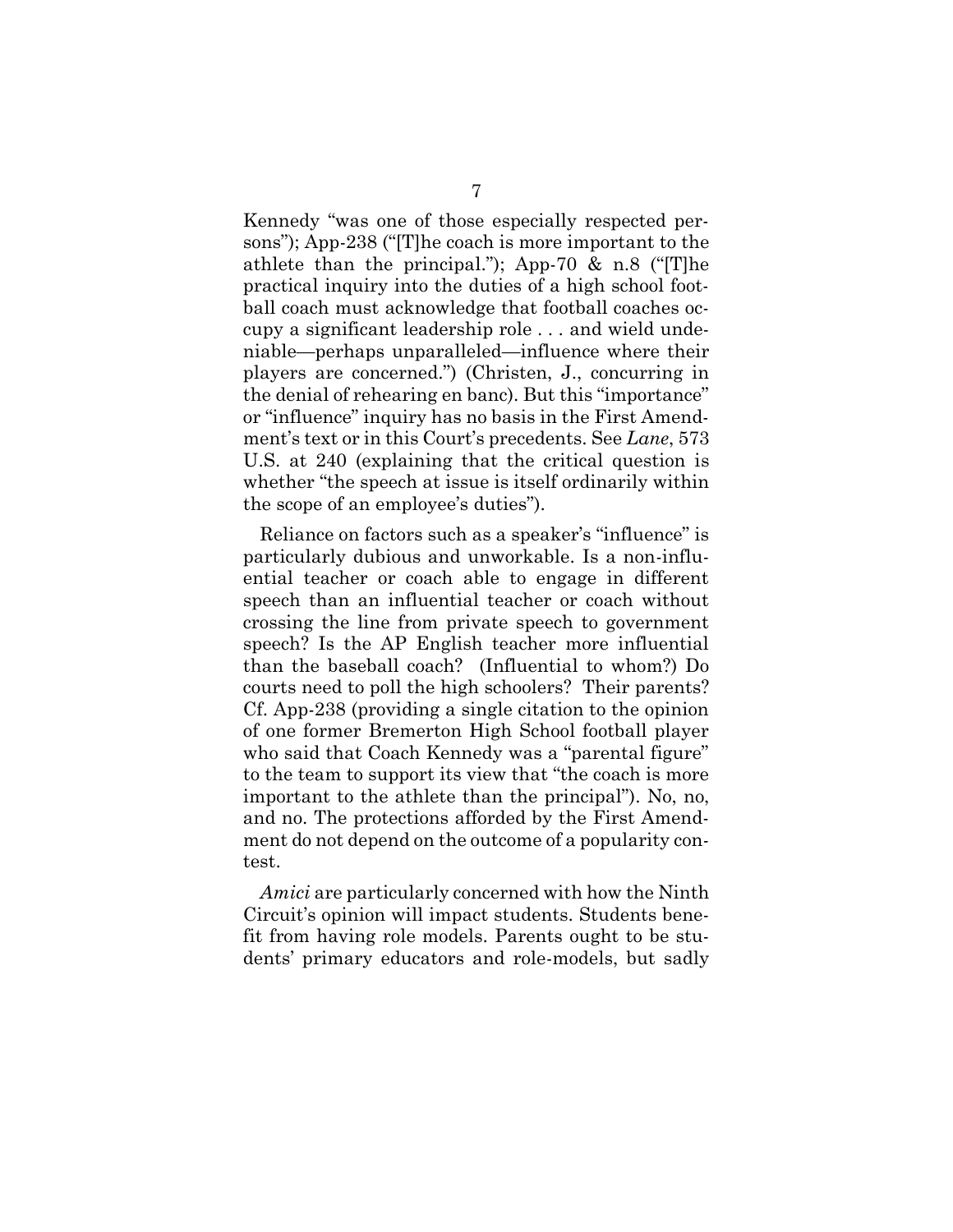are not always. For instance, before becoming a household name, Mr. Largent came from what some would call a broken home, in Oklahoma City, Oklahoma. Mr. Largent's parents divorced when he was only six years old. His father moved away and largely fell out of Mr. Largent's life. Mr. Largent's mother eventually remarried, but to a chronic alcoholic. Home life was not a stable or protective environment. Still only a boy, Mr. Largent would often have to physically separate his mother from his step-father in an effort to protect her. In these types of circumstances, other adults—including teachers and coaches—can help fill the void.

The Ninth Circuit reasoned that coaches are role models simply because of their position or job responsibilities. That categorical view fundamentally misconstrues the reason why coaches are seen as role models.

Adults become positive role models not because of their job obligations but by transcending them. Mr. Hennings' his high school football coach, for example, was instrumental in helping him achieve his dreams of attending the Air Force Academy and serving our nation. This coach so believed in Mr. Hennings that, when it seemed that Mr. Hennings's performance at a small school in rural Iowa might be overlooked, the coach took it upon himself to drive more than 900 miles to Colorado Springs to personally deliver a 16 millimeter game tape to the recruiting coach at the Air Force Academy and to vouch for Mr. Hennings's character. Mr. Hennings received the last recruiting visit for that year and subsequently went on to receive his congressional nomination. Mr. Hennings' coach might humbly say he was simply doing his job. But everyone would recognize that he did much more, as a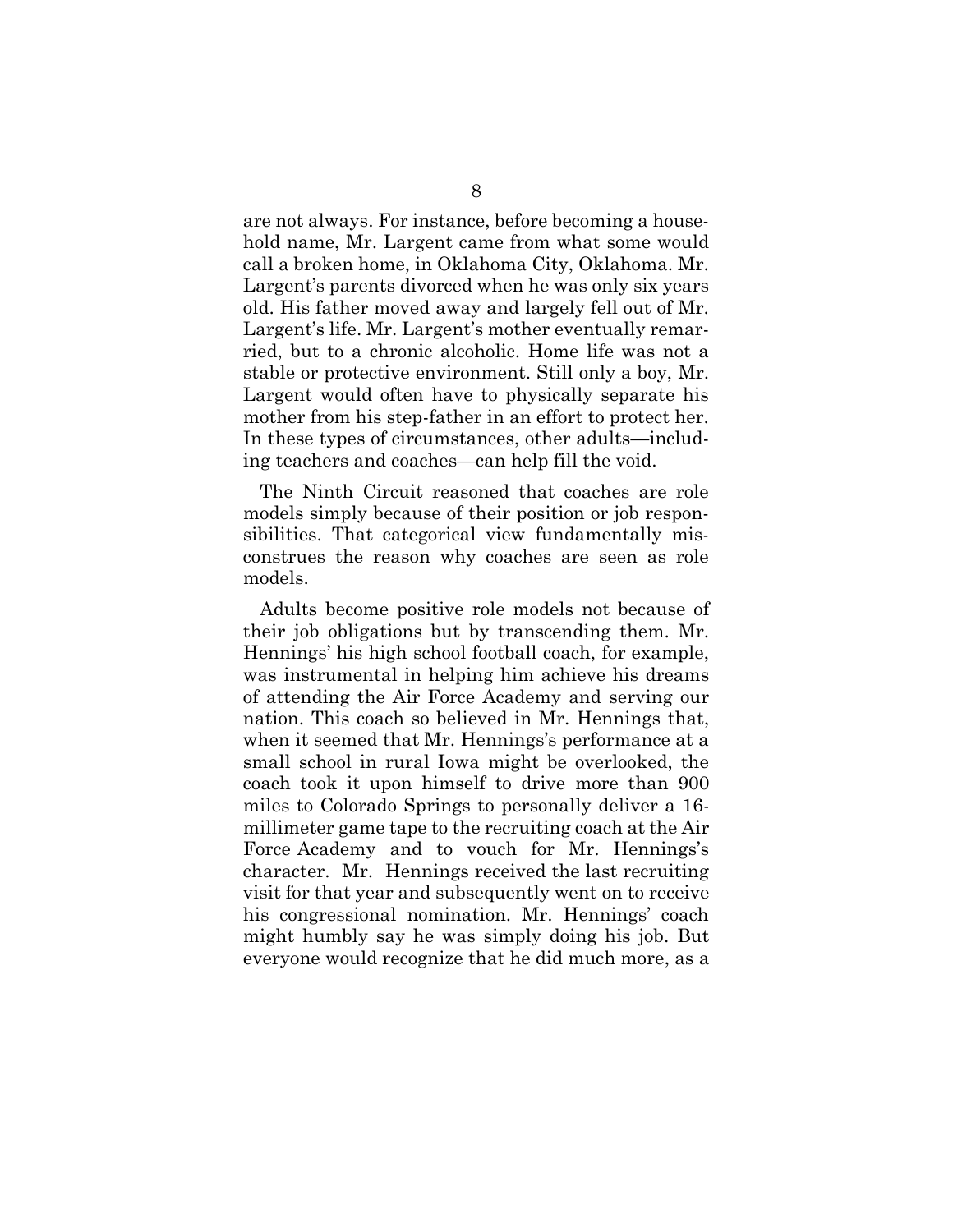thoughtful and caring person, not as a government representative.

Perversely, by reducing coaches to government employees with no autonomy, the court's reasoning would needlessly undermine coaches' ability to be effective as mentors and role models. Students may seek guidance from their coaches and teachers on any number of issues. A player may be struggling with her parents' divorce or a family member's death, grappling with incidents of harassment or abuse, questioning her personal, moral, or social identity, struggling with alcohol or substance abuse, or simply deliberating whether or where to attend college. When a player approaches her coach to seek personal advice, the player is not asking the government for help. She is seeking personal advice from someone she has come to look up to on account of their positive modeled behavior. And it is imperative for students that coaches thus approached be able to respond in a meaningful and authentic way. Requiring a coach to refer the student to some schoolapproved guidebook or sterilized training module would strip advice of the most important attribute personal trust—and would transform the coach to simply another functionary.

The Ninth Circuit's opinion is also blind to the fact that no classroom curricula exist for the sorts of guidance that coaches (or any other similarly trusted educator) dispense. Coaches cannot serve as effective mentors if they fear that they will face professional repercussions simply for answering their players' questions on topics that the government as an entity has chosen to not address. Nor would a teenager who worked up the courage to seek an adult's help meaningfully be served by a coach who is forced to either parrot a government mantra or respond "I can't talk about that."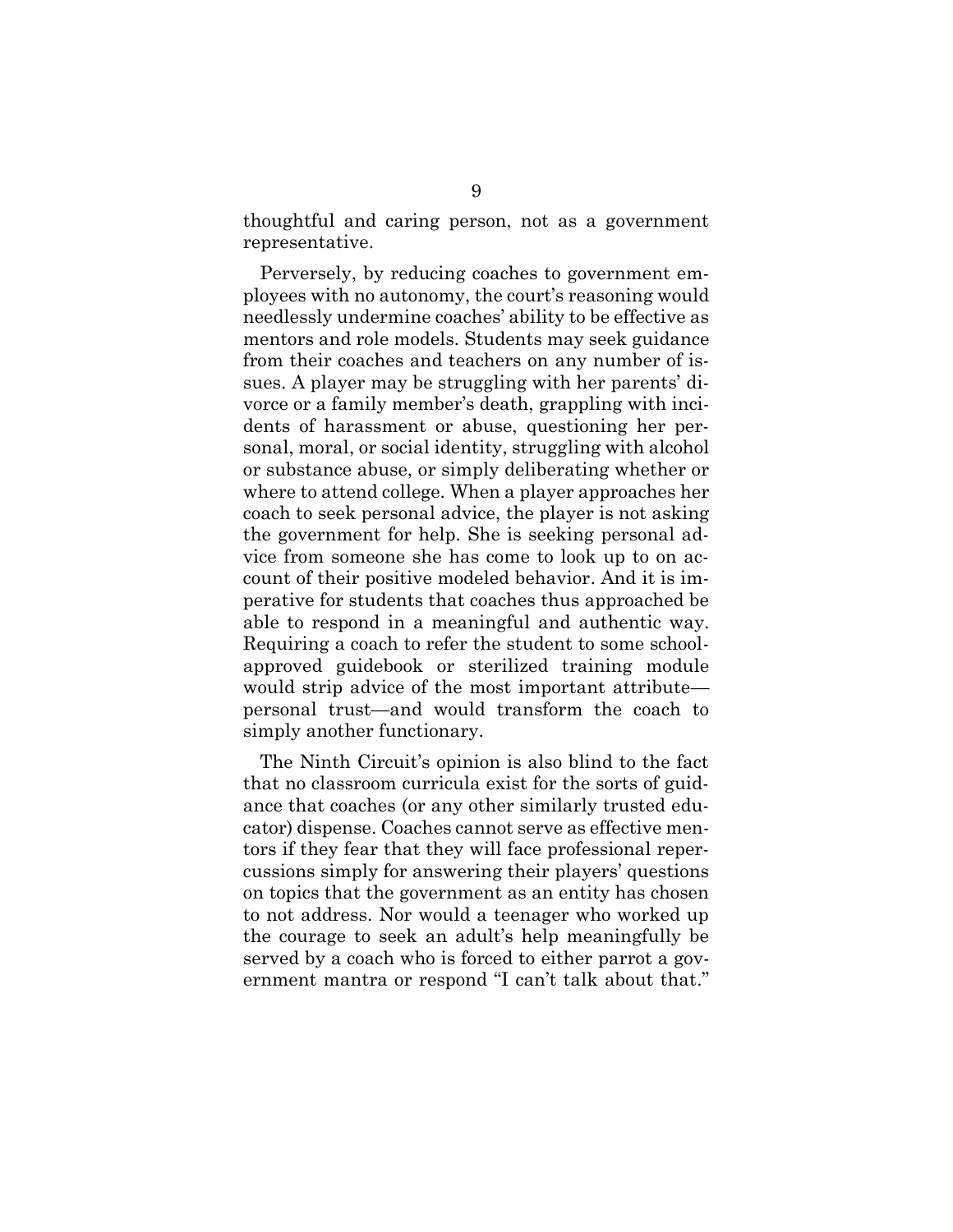Indeed, that type of censorship—which itself would convey a message of government hostility toward the verboten beliefs—would be simply another example of a potential role model putting their own personal interests ahead of the student's. These students do not need another adult to let them down.

That, however, is just the sort of backwards result that the Ninth's Circuit misreading of *Lane* encourages. Coaches and teachers must suppress their personal religious, political, social, and economic views, and spurn players or students who inquire about them.

The lower court's decision takes a view of the First Amendment that is as unworkable as it is unsupported by the law. The Court should forcefully reject it.

### **II. NO REASONABLE OBSERVER COULD MIS-APPREHEND THE INDIVIDUALIZED NA-TURE OF EXPRESSIONS ON A SPORTS FIELD.**

The Ninth Circuit's holding that, even assuming that Coach Kennedy's prayers were private religious expression, the Establishment Clause nonetheless compels a school to prohibit them, rests on a fundamentally flawed understanding of the First Amendment. On this view, a public school cannot do *anything*—such as permit a private, pregame or postgame prayer on a football field or in a school gymnasium that a member of the public might subjectively misperceive as government speech endorsing religion or religious beliefs. But this Court has time and again rejected the view that a government "endorses" religion by simply permitting religious expression alongside other forms of expression. See *Lamb's Chapel* v. *Ctr. Moriches Union Free Sch. Dist.*, 508 U.S. 384, 395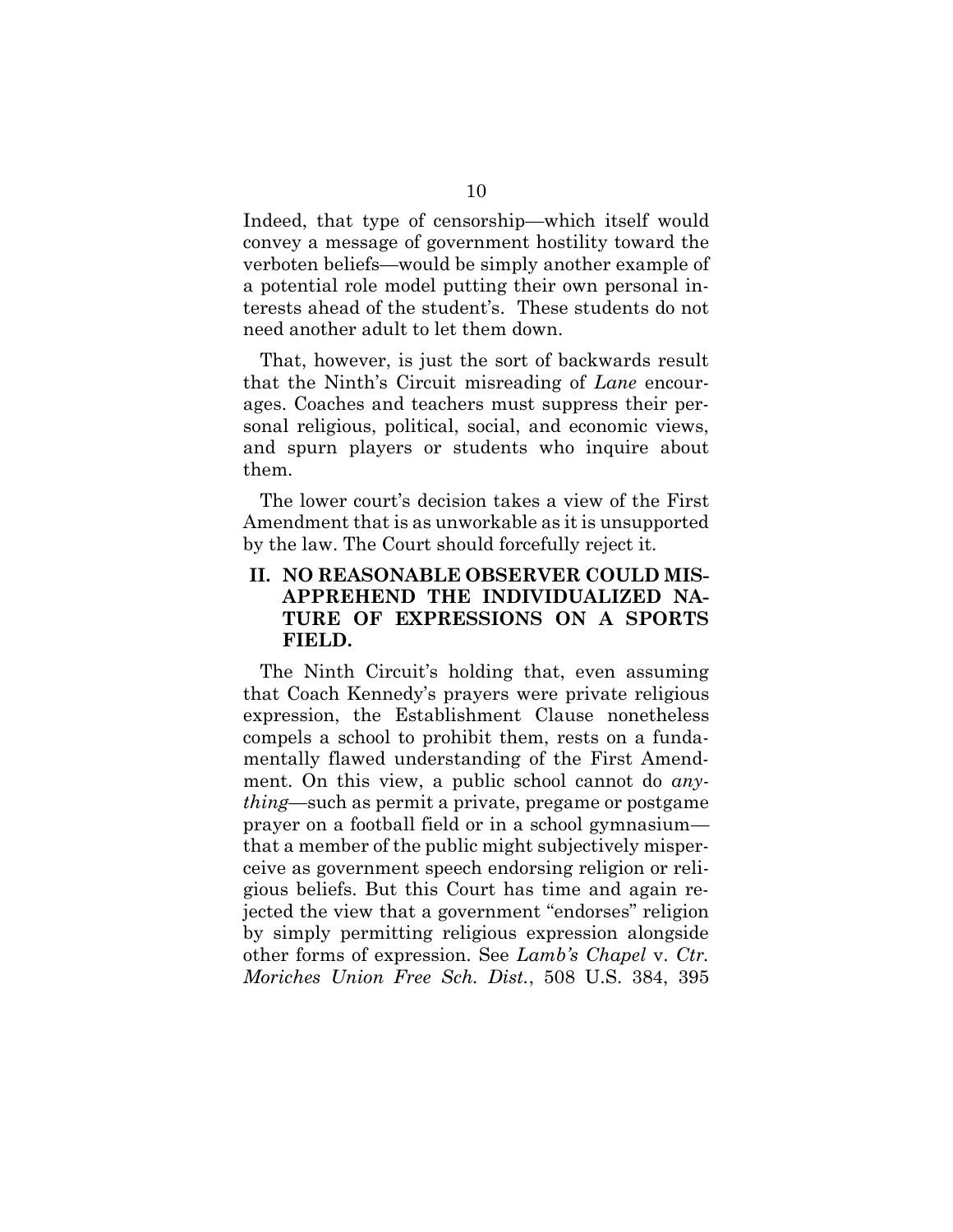(1993) ("[T]he posited fears of an Establishment Clause violation are unfounded."); *Good News Club* v. *Milford Cent. Sch.*, 533 U.S. 98, 118 (2001); *Rosenberger* v. *Rector & Visitors of Univ. of Va.*, 515 U.S. 819, 845 (1995). And an outside observer's misperception of such speech does not change the rule.

1. "[S]chools do not endorse everything they fail to censor." *Bd. of Educ.* v. *Mergens ex rel. Mergens*, 496 U.S. 226, 250 (1990) (plurality op.). Indeed, given that "private religious expression receives *preferential* treatment under the Free Exercise Clause," it is "peculiar" to say that government "'promotes' or 'favors'" private religious expression by permitting it on school grounds. *Capitol Square Rev. & Advisory Bd.* v. *Pinette*, 515 U.S. 753, 763–64, 767 (1995) (plurality op.). Yet the Ninth Circuit adopted just this peculiar reading of the Establishment Clause, giving public schools the green light to "silence or muffle" teachers' and coaches' religious expression by simply claiming that *not* doing so would "affix" a government seal of approval" to "private speech." *Matal* v. *Tam*, 137 S. Ct. 1744, 1758 (2017). This test, "which would attribute to a neutrally behaving government *private* religious expression, has no antecedent in [this Court's] jurisprudence." *Capitol Square Rev.*, 515 U.S. at 764 (plurality op.).

In fact, just weeks ago during oral argument in *Shurtleff* v. *Boston* (No. 20-1800), several members of this Court once again decried this "mistaken understanding" of the Establishment Clause. Oral Arg. Tr. at 63:9–23 (Kavanaugh, J.); see *id.* at 70:9–71:6, 80:6– 21 (Kagan, J.); *id.* at 77:9–18, 78:1–11, 79:5–10 (Gorsuch, J.). This erroneous understanding no doubt influenced the Ninth Circuit's view of whether Coach Kennedy's prayer constituted government or private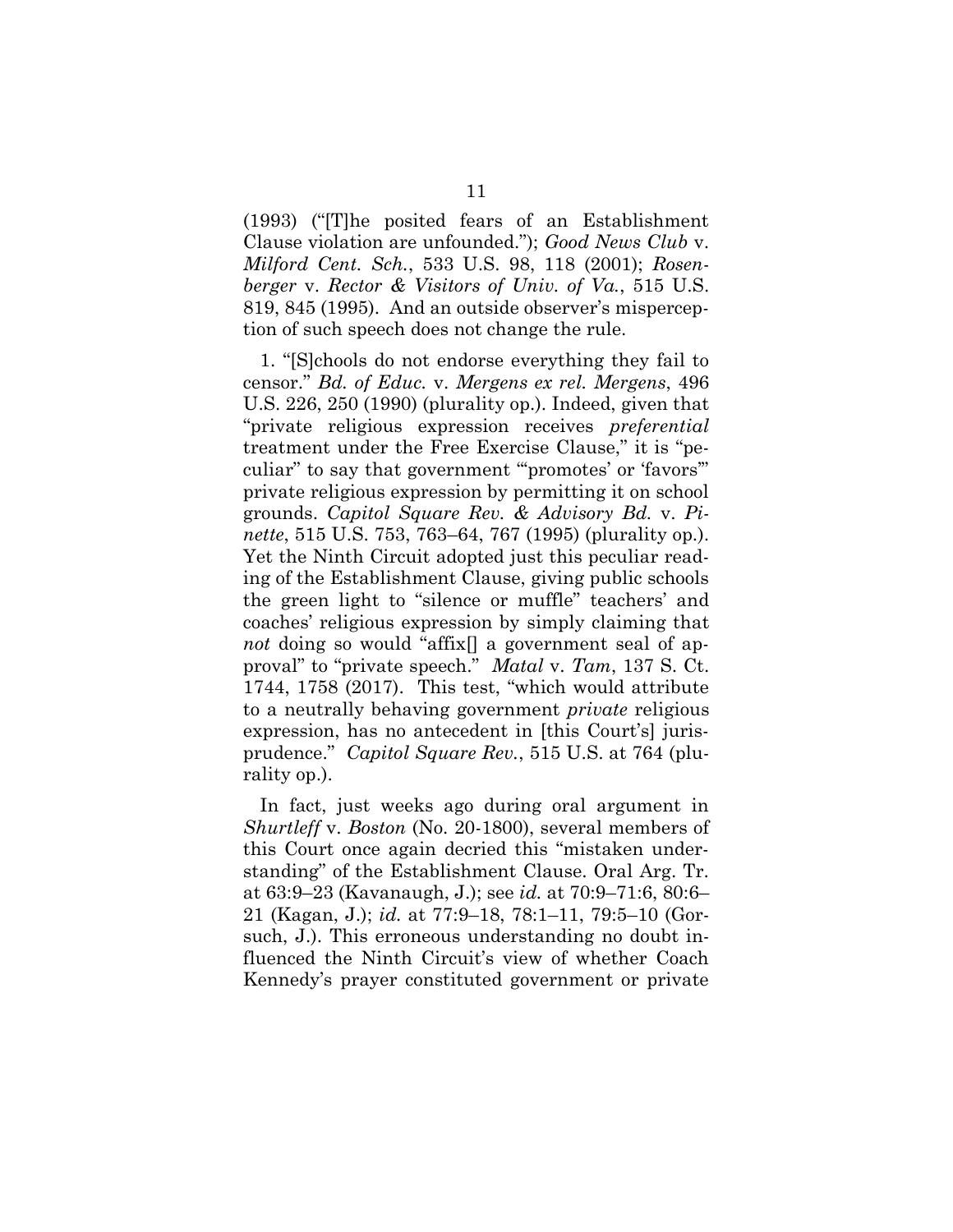speech. See App-2 ("Although there are numerous close cases chronicled in the Supreme Court's and our current Establishment Clause caselaw, this case is not one of them."). This Court should make clear (yet again) that the Establishment Clause does not sanction—much less *require*—public schools to forbid teachers and coaches from engaging in private religious expression on school grounds.

<span id="page-17-0"></span>2. The Ninth Circuit's view that this is not a "close case[]" gets it completely backward. No reasonable spectator would think that Coach Kennedy's private, quiet prayer was, in fact, censorable government speech. That is, coaches and players often engage in expressive conduct around the athletic field, which all observers understand as the expressive conduct of the *individual*, and not of that person's team or organization. See, *e.g.*, *Santa Fe Indep. Sch. Dist.* v. *Doe*, 530 U.S. 290, 305, 308 (2000) (holding that the relevant inquiry under the Establishment Clause is "whether an objective observer, acquainted with" the relevant context, "would perceive [the challenged conduct] as a state endorsement of prayer in public schools" (quoting *Wallace* v. *Jaffree*, 472 U.S. 38, 76 (1985) (O'Connor, J., concurring in the judgment)).

Examples of expressive conduct during athletic events abound, running the gamut from religious to political and commercial speech. Wade Boggs, for instance, famously used to draw a *chai*, the Hebrew symbol for life, in the batter's box dirt before each at bat.<sup>2</sup>

<sup>2</sup> *See* Kevin Dupont, *Boggs of Red Sox Setting the Standard for Hitting*, N.Y. TIMES (Aug. 12, 1985), http://www.nytimes.com/1985/ 08/12/sports/boggs-of-red-sox-setting-the-standard-for-hitting.html.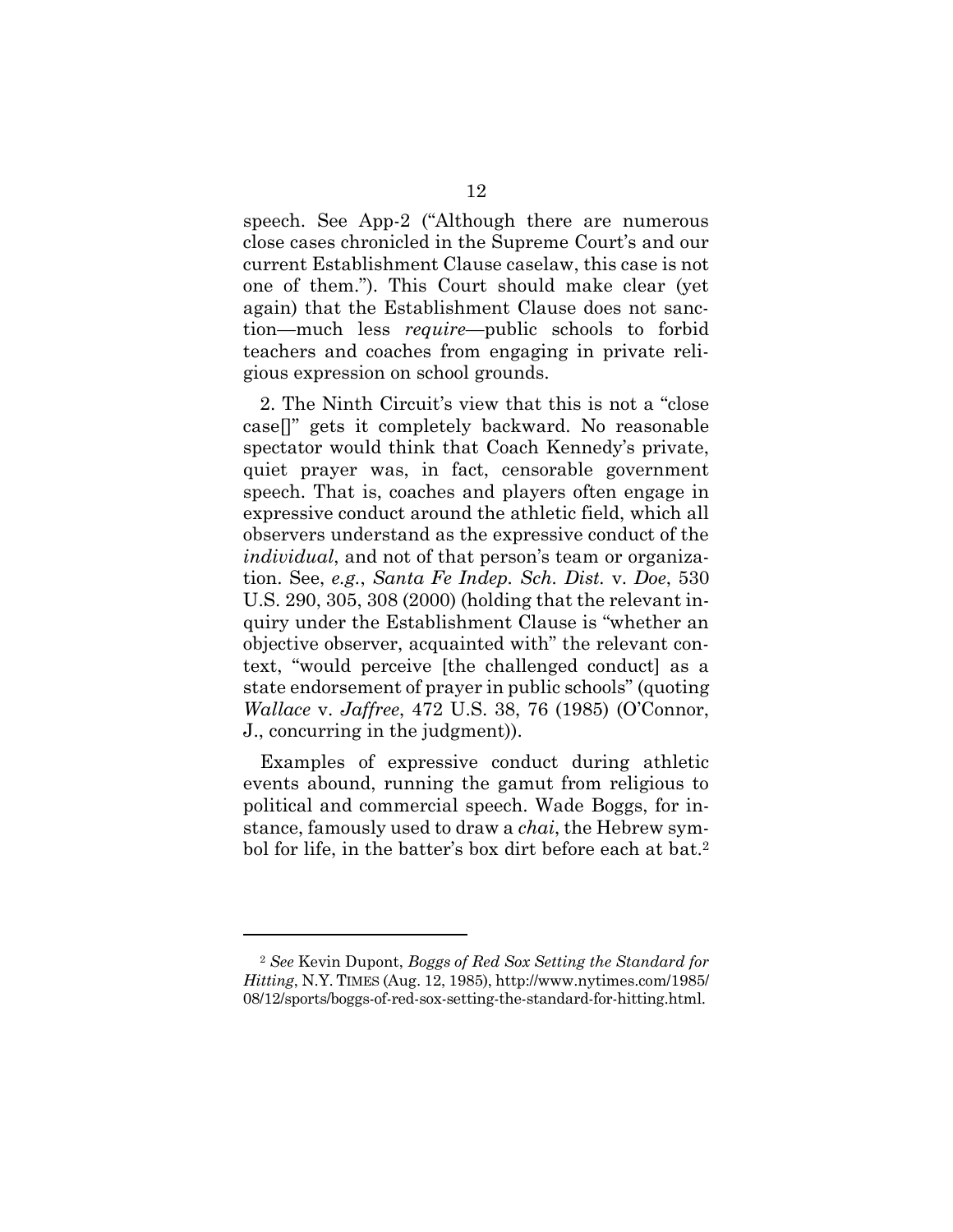Likewise, Ivan "Pudge" Rodriguez was known for making the sign of the cross before taking a pitch.<sup>3</sup> Heisman Trophy winner and former professional football and baseball player Tim Tebow prominently displayed Bible verses—such as, Philippians 4:13, John 3:16, and Hebrews 12:1-2—on the black strips he wore under his eyes for much of his college football career.<sup>4</sup> Tebow also became known for his expression upon scoring a touchdown, which was to kneel and pray silently in the end zone.<sup>5</sup>

And there is no shortage of athletes and coaches who can be found pointing to the heavens, kissing a crucifix, or otherwise ostensibly offering words of praise or gratitude to a deity for their on-field successes.<sup>6</sup> For example, Steph Curry, a two-time NBA MVP and three-time NBA Champion with the Golden State

<sup>3</sup> *See* Dave Caldwell, *Jesus Is the Coach for Many Latin Baseball Players*, DALLAS MORNING NEWS (Aug. 17, 1996), http://articles. sun-sentinel.com/1996-08-17/lifestyle/9608150372\_1\_latin-playersblesses-juan-gonzalez.

<sup>4</sup> *See* John Branch & Mary Pilon, *Tebow, a Careful Evangelical*, N.Y. TIMES (Mar. 27, 2012), http://www.nytimes.com/2012/03/28/ sports/football/tebow-professes-his-evangelical-faith-carefully.html.

<sup>5</sup> *See* Greg Bishop, *In Tebow Debate, a Clash of Faith and Football*, N.Y. TIMES (Nov. 7, 2011), http://www.nytimes.com/ 2011/11/08/sports/football/in-tebow-debate-a-clash-of-faith-andfootball.html.

<sup>6</sup> Athletes' tendency toward religiosity is so engrained that it has long been the subject of satire, with one of the most notable examples being the shrine built to the fictitious voodoo deity Jobu in the movies *Major League* and *Major League II*, which several members of the Cleveland Indians recreated during their World Series run in 2016. *See* Paul Hoynes, *Mike Napoli, Jason Kipnis Bring Jobu Back to Cleveland Indians' Clubhouse*, CLEVELAND.COM (June 21, 2016), http://www.cleveland.com/tribe/ index.ssf/2016/06/post\_451.html.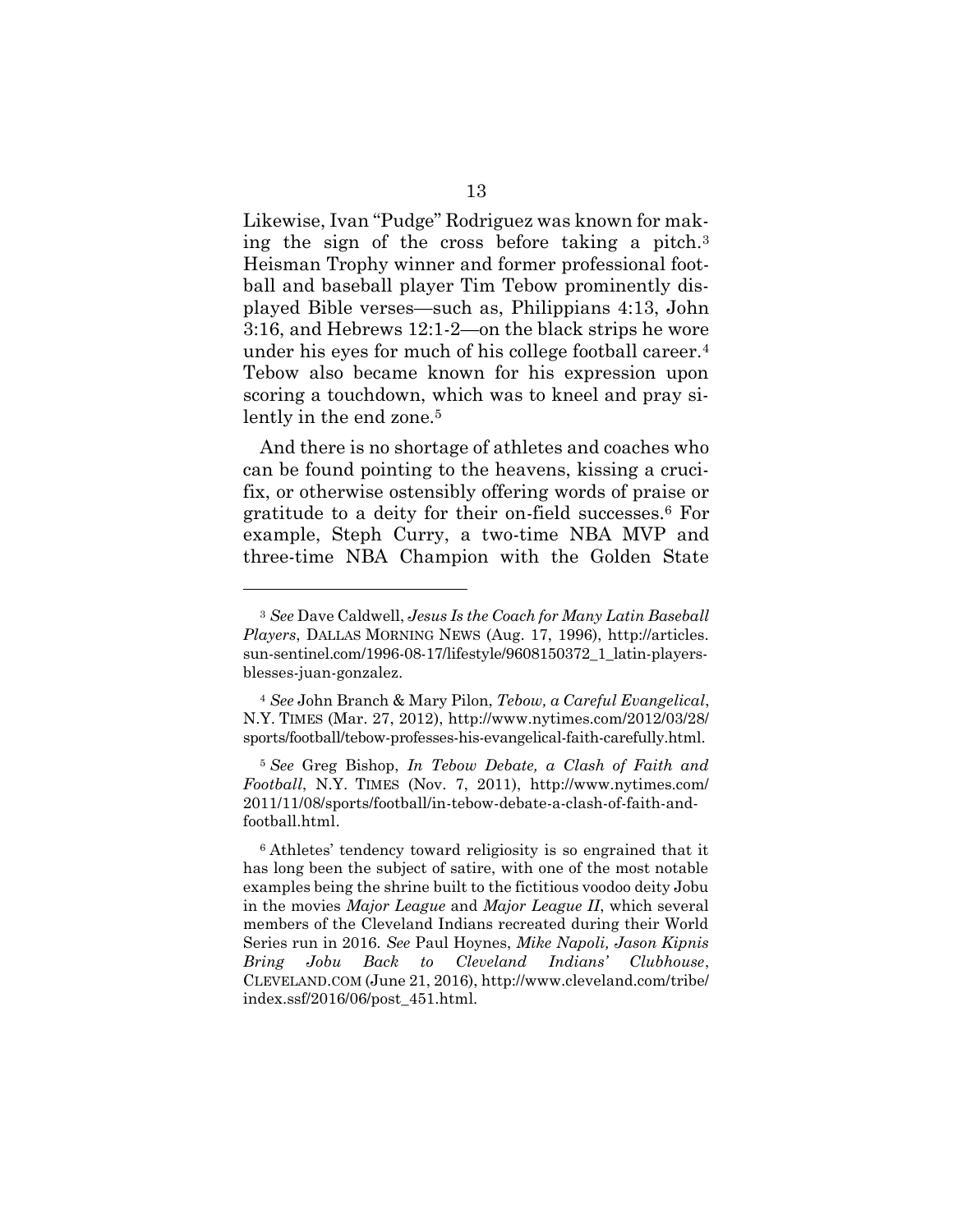Warriors, often taps his chest and points to the sky after hitting a three-pointer, which he said "[b]asically means 'have a heart for God.'"<sup>7</sup> So too, innumerable postgame interviews begin with some offering of thanksgiving.

Athletes' expressions also tend toward the political. A few years ago, San Francisco 49ers' quarterback Colin Kaepernick attracted immense attention for his decision to kneel on the sidelines during the pre-game playing of the national anthem, to draw attention to what he saw as a nationwide epidemic of police brutality against people of color.<sup>8</sup> Since then, his protest has been replicated by athletes and coaches in virtually every sport and at every level of play around the country, including in high schools and middle schools.<sup>9</sup>

Of course, Mr. Kaepernick was not the first athlete to use the playing field to speak politically. Tommie Smith and John Carlos topped the international news when they raised their black-gloved fists during a medal ceremony at the 1968 Mexico City Olympics in

<sup>7</sup> Tim Kawakami, *Steph Curry, on His Many Quirks, in His Own Words: The Mouthpiece, the Fingernail-Chewing, the "Lock in!" Tweet, the Sprint to the Rim Before Tip-off and More*, MERCURY NEWS: TALKING POINTS (May 13, 2016), http://blogs. mercurynews.com/kawakami/2016/05/13/steph-curry-quirks/.

<sup>8</sup> *See* Christine Hauser, *Why Colin Kaepernick Didn't Stand for the National Anthem*, N.Y. TIMES (Aug. 27, 2016), http://www. nytimes.com/2016/08/28/sports/football/colin-kaepernick-nationalanthem-49ers-stand.html.

<span id="page-19-0"></span><sup>9</sup> *See, e.g.*, Phil Anastasia, *Woodrow Wilson High Coaches and Players Take a Knee During Anthem*, PHILA. INQUIRER (Sept. 10, 2016), http://www.philly.com/philly/sports/high\_school/new\_jersey/ 20160911\_Woodrow\_Wilson\_High\_coaches\_and\_players\_take\_a\_ knee\_during\_anthem.html.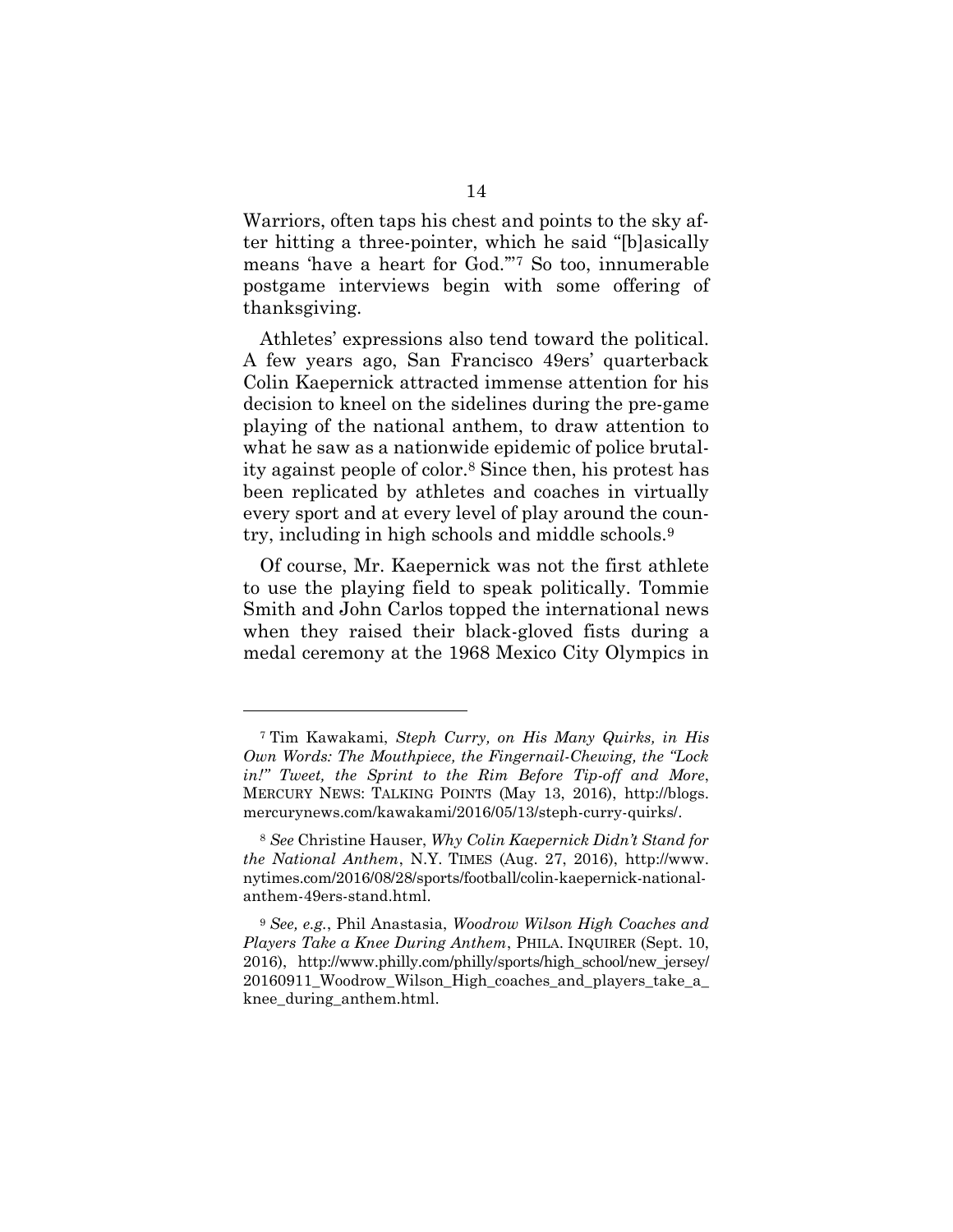solidarity with the black power movement.<sup>10</sup> In 2014, LeBron James, Derrick Rose, the late Kobe Bryant, and other basketball players wore shirts emblazoned with the words "I Can't Breathe" during pre-game warm-ups, in reference to the death of Eric Garner, an unarmed black man who died after a police officer placed him in a chokehold.<sup>11</sup> These examples more easily come to mind because they involve widely-known individuals. But any attendee of sporting events knows that players and coaches of all ages make, and have long made, their own *personal* statements. And, when players or coaches engage in this type of expressive conduct, they speak for themselves and not for the teams or institutions they represent.

Football fans are also familiar with a far less celebratory sight: that of a player who has been injured during play.<sup>12</sup> In those anguished moments when a players lies stricken and coaches and teammates suffer the anguish of having nothing to do besides await medical personnel, many players and fans turn to the one thing they can do: pray. No reasonable observer watching teammates link arms, bow heads, or take a

<span id="page-20-0"></span><sup>10</sup> *See, e.g.*, Claire Barthelemy, *1968: Black Power Protest at the Olympics*, INT'L HERALD TRIB. (Oct. 23, 2013), http://ihtretrospective.blogs.nytimes.com/2013/10/23/1968-black-powerprotest-at-the-olympics.

<sup>11</sup> *See* Marissa Payne, *President Obama Endorses LeBron James's 'I Can't Breathe' Shirt*, WASH. POST (Dec. 19, 2014), https://www.washingtonpost.com/news/early-lead/wp/2014/12/19/ president-obama-endorses-lebron-jamess-i-cant-breathe-shirt.

<sup>12</sup> Like practically all football players, Mr. Largent suffered numerous injuries during his career. Some caused on-lookers quite a bit of concern. *See, e.g.*, NFL, *Football Feud: Steve Largent v. Mike Harden*, YOUTUBE (Oct. 25, 2015), https://www.youtube. com/watch?v=xSOPrwb-mQc.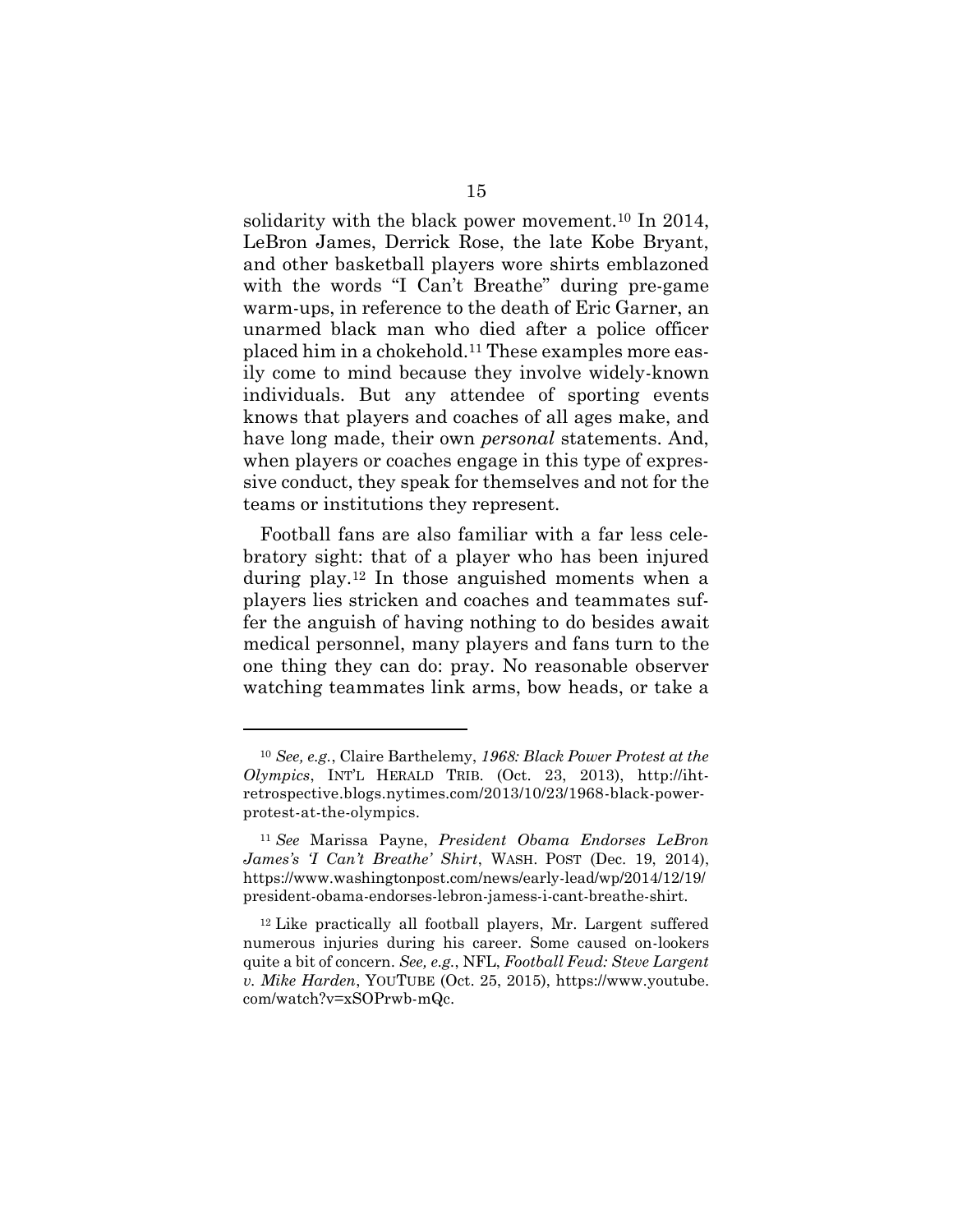knee as paramedics rush onto the field would think that the state was endorsing any religion. A reasonable observer instead would see what was plain to all a person thoughtfully and earnestly pausing to pray for another's well-being.

Athletes also make statements to support their commercial and charitable interests. It is no secret that Steph Curry endorses Under Armour shoes, which he wears on the court,<sup>13</sup> in keeping with similar arrangements made by other athletes. Likewise, athletes often promote various charitable causes through their conduct on the field, either by wearing a distinctive piece of clothing,<sup>14</sup> or by tying their on-field performance to off-field donations, such as Malcolm Jenkins's widelypublicized pledge to donate a set amount of money to a youth sports safety organization for each interception his team recorded.<sup>15</sup>

<sup>13</sup> *See, e.g.*, Joe Nocera, *In Sneaker Wars, It's Also Curry (Under Armour) vs. James (Nike)*, N.Y. TIMES (June 17, 2016), http://www. nytimes.com/2016/06/18/sports/basketball/under-armour-shoesnike-stephen-curry-lebron-james.html.

<sup>14</sup> *See, e.g.*, Ilan Mochari, *Beats, the NFL, and Guerrilla Marketing*, SLATE (Oct. 15, 2014), http://www.slate.com/blogs/ moneybox/2014/10/15/guerrilla\_marketing\_colin\_kaepernick\_ wears\_beats\_headphones\_after\_49ers.html (reporting on Colin Kaepernick's decision to wear pink Beats headphones to support breast cancer awareness month); Gillian Mohney, *NFL Star Fined for Wearing Green to Raise Awareness for Mental Illness*, ABC NEWS (Oct. 11, 2013), https://abcnews.go.com/blogs/health/ 2013/10/11/nfl-star-fined-for-wearing-green-to-raise-awarenessfor-mental-illness (reporting that Chicago Bears wide receiver Brandon Marshall would wear green shoes during a game to support National Mental Health Awareness Week).

<sup>15</sup> *See* Malcolm Jenkins Found., *No PHLY Zone Challenge – Interceptions for Youth Sports Safety* (Oct. 1, 2015),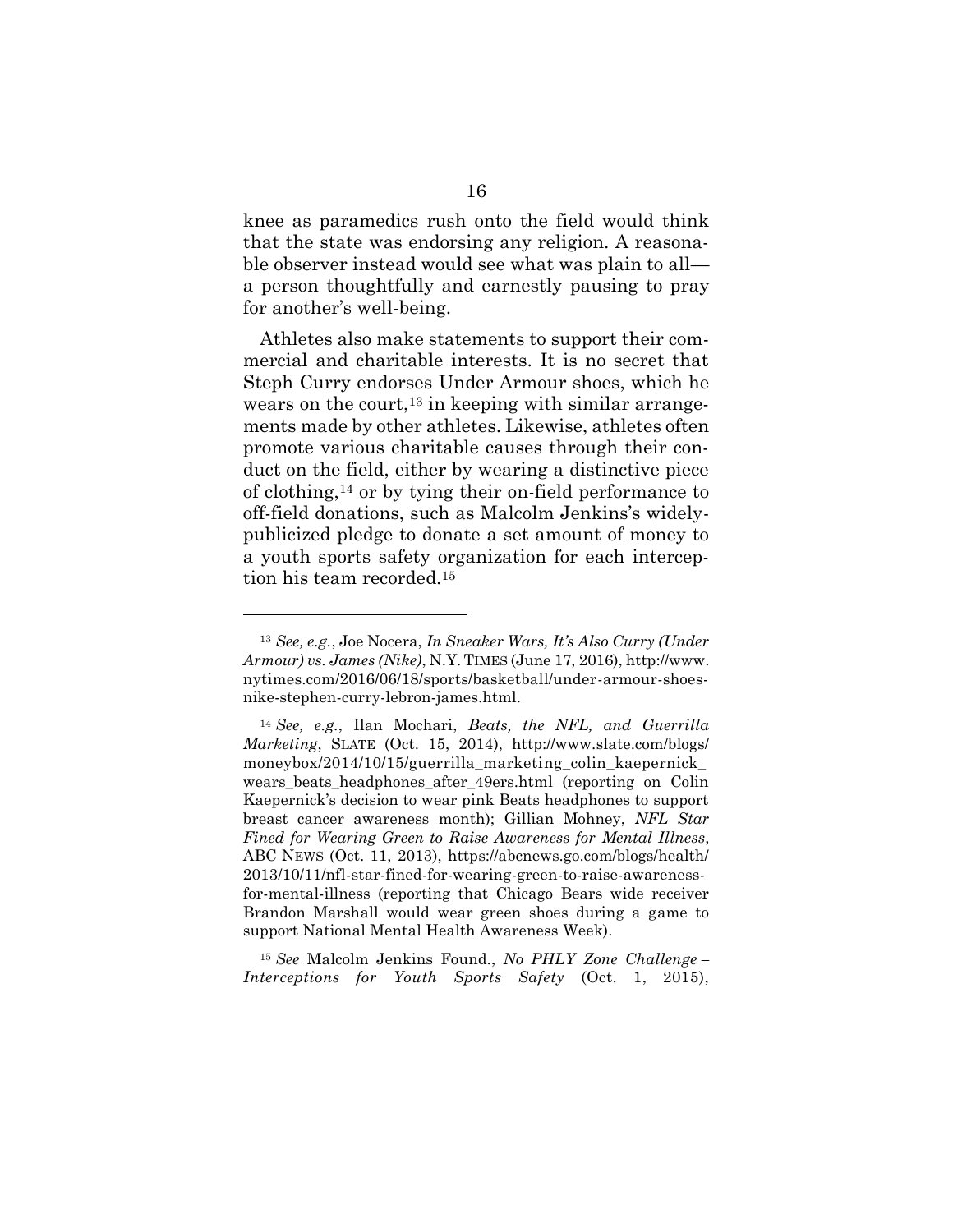The expressions above and others found throughout the sporting world range from the serious to the farcical, but no one who has observed them is confused about who was doing the speaking. No one, for instance, mistakenly believes that Mr. Tebow's various teams ascribed to his particular Biblical interpretations, that Mr. Kaepernick espoused the entire 49ers team's views on race relations, or that the NBA or the Warriors cosign Mr. Curry's Christ-centered gesture. Nor would a reasonable observer conclude that Nike endorses everything done on the field by a member of the Washington State football program, or that Adidas endorses everything done on the field by a member of the University of Washington football program, even though each company's logo appears on practically every article of equipment used by those schools' athletes.

Here, Coach Kennedy's 50-yard-line prayer is in line with these other expressions. No reasonable observer should conclude that his quiet, prayerful postgame observation was school-endorsed speech, constituting a state establishment of religion. See *Capitol Square Rev.*, 515 U.S. at 763–64. Indeed, it is undisputed that Coach Kennedy never coerced or compelled any students to join him in his prayers—he explicitly told students, when they asked to join him, "[t]his is a free country." App-4. Cf. *Mergens*, 496 U.S. at 250 (plurality op.) ("We think that secondary school students are mature enough and are likely to understand that a school does not endorse or support student speech that it merely permits on a nondiscriminatory basis.")

http://themalcolmjenkinsfoundation.org/index/php/no-phly-zonechallenge-interceptions-for-youth-sports-safety.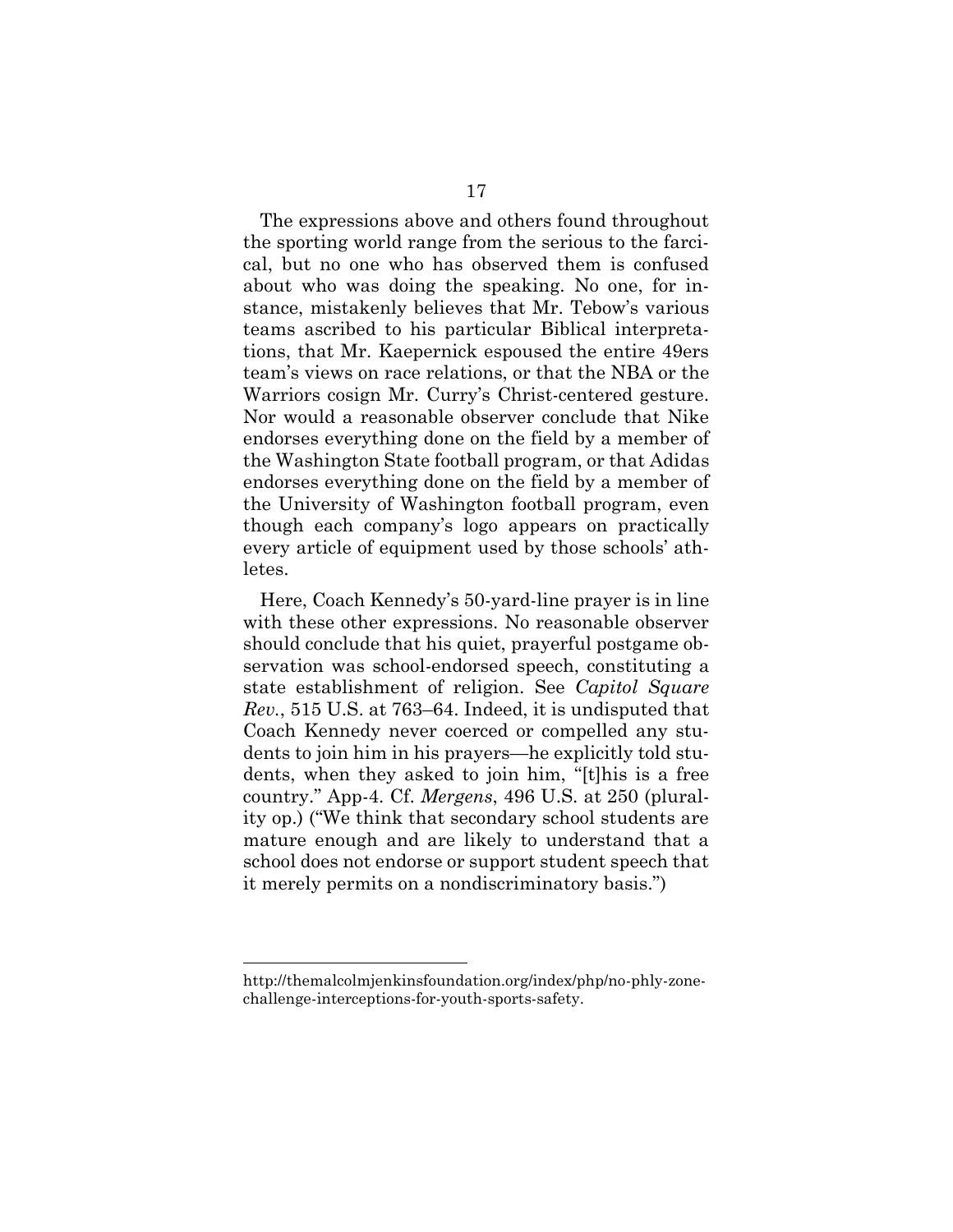Bremerton School District's rule in this case nevertheless goes far beyond what would be needed to prevent coercion, and categorically prohibits any and all "demonstrative religious activity" by on-the-clock employees, App-37 (Christen, J., concurring), without any regard to whether the employee may be engaged in conduct that is outside the scope of their normal duties.

3. The Ninth Circuit, too, framed the issue in this case as whether "Kennedy spoke as a public employee when he engaged in demonstrative religious activity at the fifty-yard line." App-13. Thus, under the court's reasoning and the school district's rules, the school is free to forbid teachers and coaches from wearing yarmulkes, crosses, or religious head coverings on school grounds; reading a Bible or Quran alone during recess; or praying quickly and quietly before eating lunch or at football games.

The Ninth Circuit hand-wavingly dismissed these concerns by calling Kennedy's prayer "expression . . . of a wholly different character" than a teacher bowing her head to pray silently in the school cafeteria. App-15. That is so, the court says, because Kennedy "insisted that his speech occur while players stood next to him," "fans watched from the stands," and "he stood at the center of the football field." *Id.* But not one of those three features distinguishes Kennedy's speech from a teacher in the cafeteria.

First, as the court itself notes throughout its opinion, Kennedy did not "insist[ ]" that "players stood next to him" while he prayed. App-15. When "a group of BHS players asked Kennedy whether they could join him," he told them that "[t]his is a free country." App-4. And a photo of Kennedy's prayer just three days before being placed on administrative leave "shows Kennedy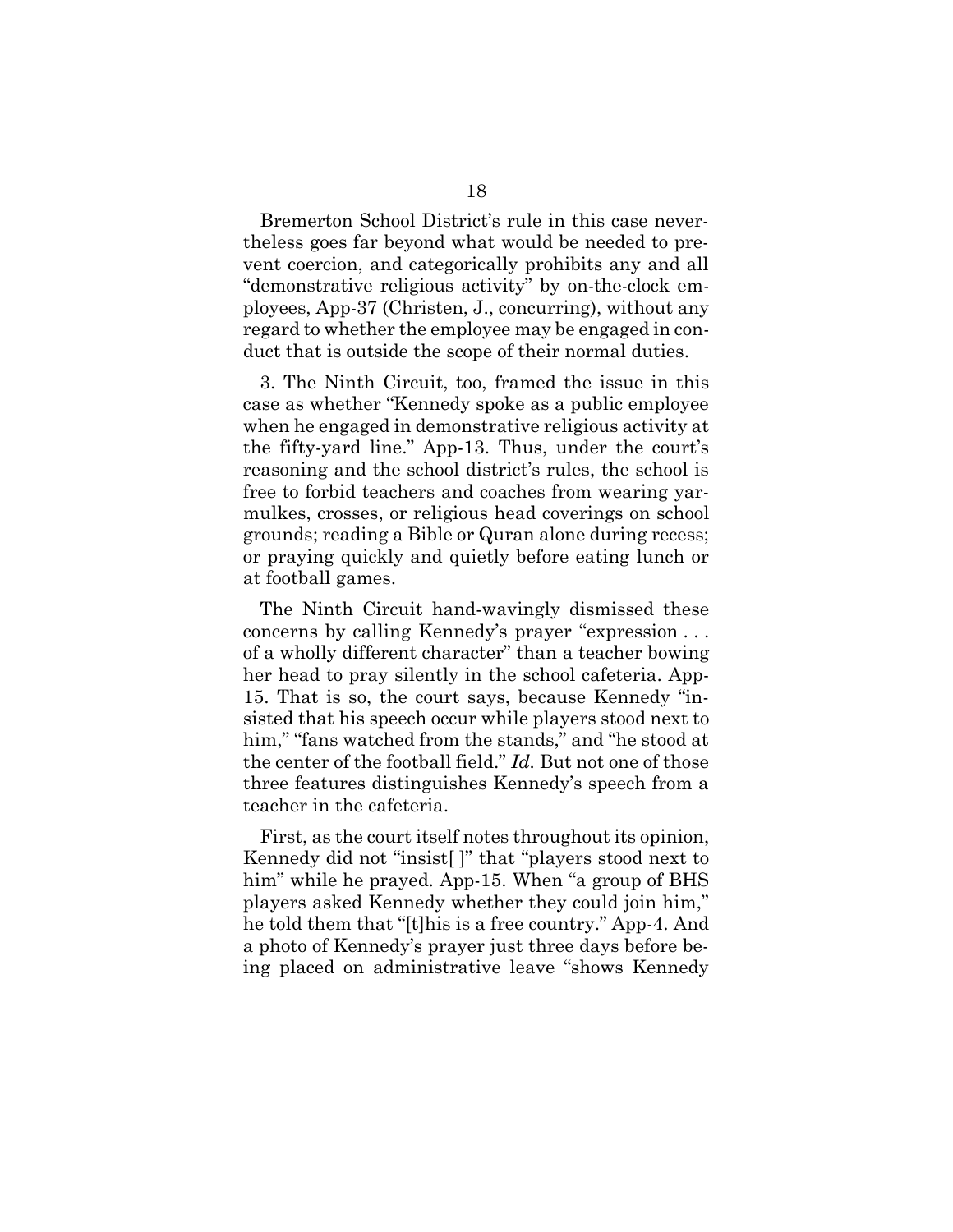kneeling alone on the field while players and other individuals mill about." App-10.

Despite this solo prayer just days before his effective termination, the court dismissed Kennedy's assertion that "all he wants is to pray alone" because "the record reflects that if BSD permitted Kennedy to resume his prior practice, students would join him." App-22. For one, even if some students might want to pray with Kennedy, that would in no way support the court's characterization that Kennedy "insisted that . . . players stood next to him." App-15. For another, the court's reasoning is at odds with its recognition that Kennedy told those who wanted to pray with him that this is a "free country." App-4.

<span id="page-24-0"></span>Worse still, it is at odds with this Court's precedents—it uses others' *predicted response* to private, personal prayer to transform that private speech into government speech. But this Court's precedents do not allow the government to use the Establishment Clause as "a modified heckler's veto" to trump private activity protected by the First Amendment. See *Good News Club*, 533 U.S. at 119; *Capitol Square Rev.*, 515 U.S. at 779 (O'Connor, J., concurring in part and concurring in judgment) ("[B]ecause our concern is with the political community writ large, the endorsement inquiry is not about the perceptions of particular individuals or saving isolated nonadherents from the discomfort of viewing symbols of a faith to which they do not subscribe.").

Second, the court fails to explain how "fans" watching "from the stands" is different from students watching a teacher's prayer from their cafeteria tables. Third, the court provides no explanation for why a *postgame* prayer on the 50-yard-line—hundreds of feet away from most observers—would cause "an objective